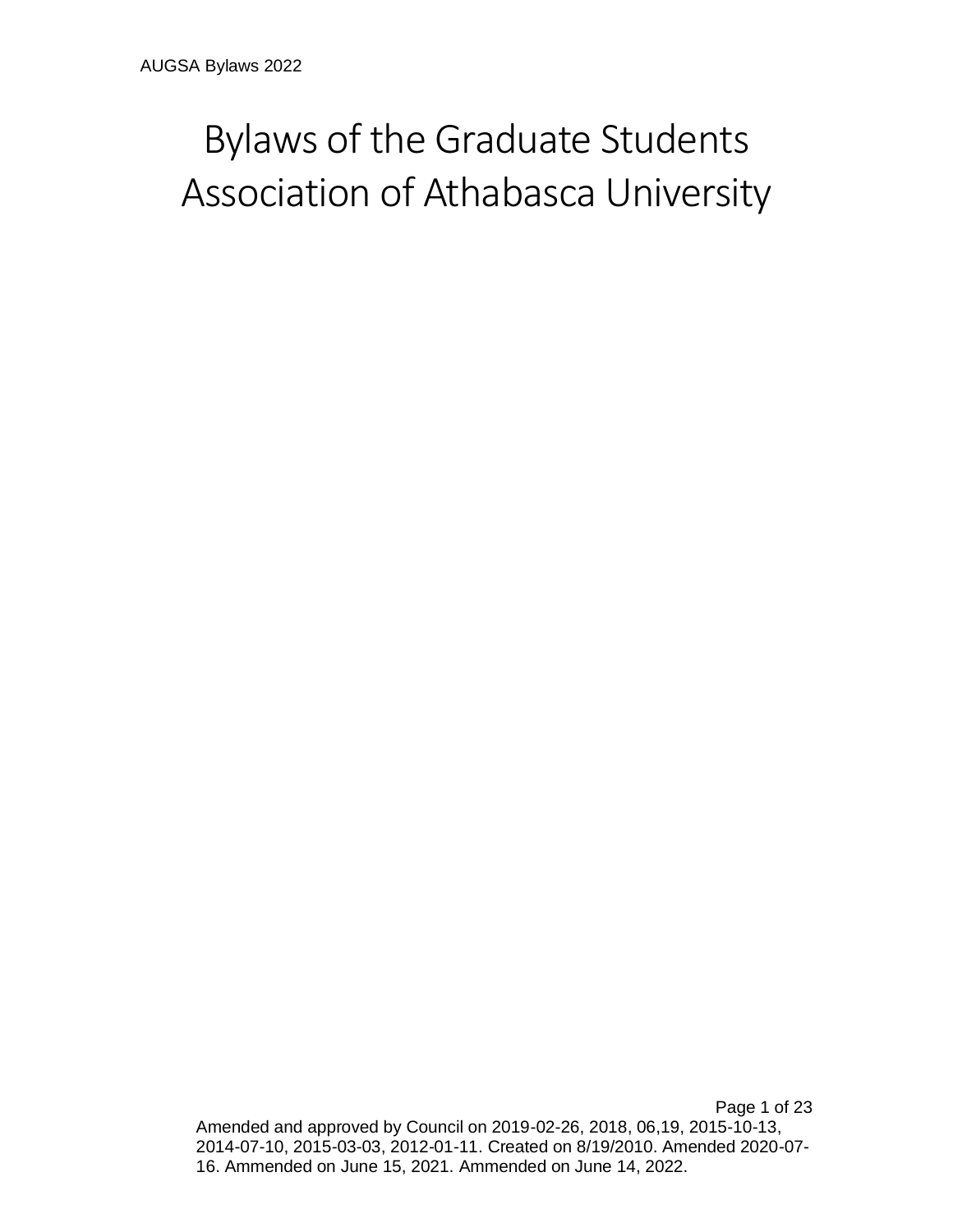| III. |  |
|------|--|
|      |  |
|      |  |
|      |  |
|      |  |
|      |  |
|      |  |
|      |  |
|      |  |
|      |  |
|      |  |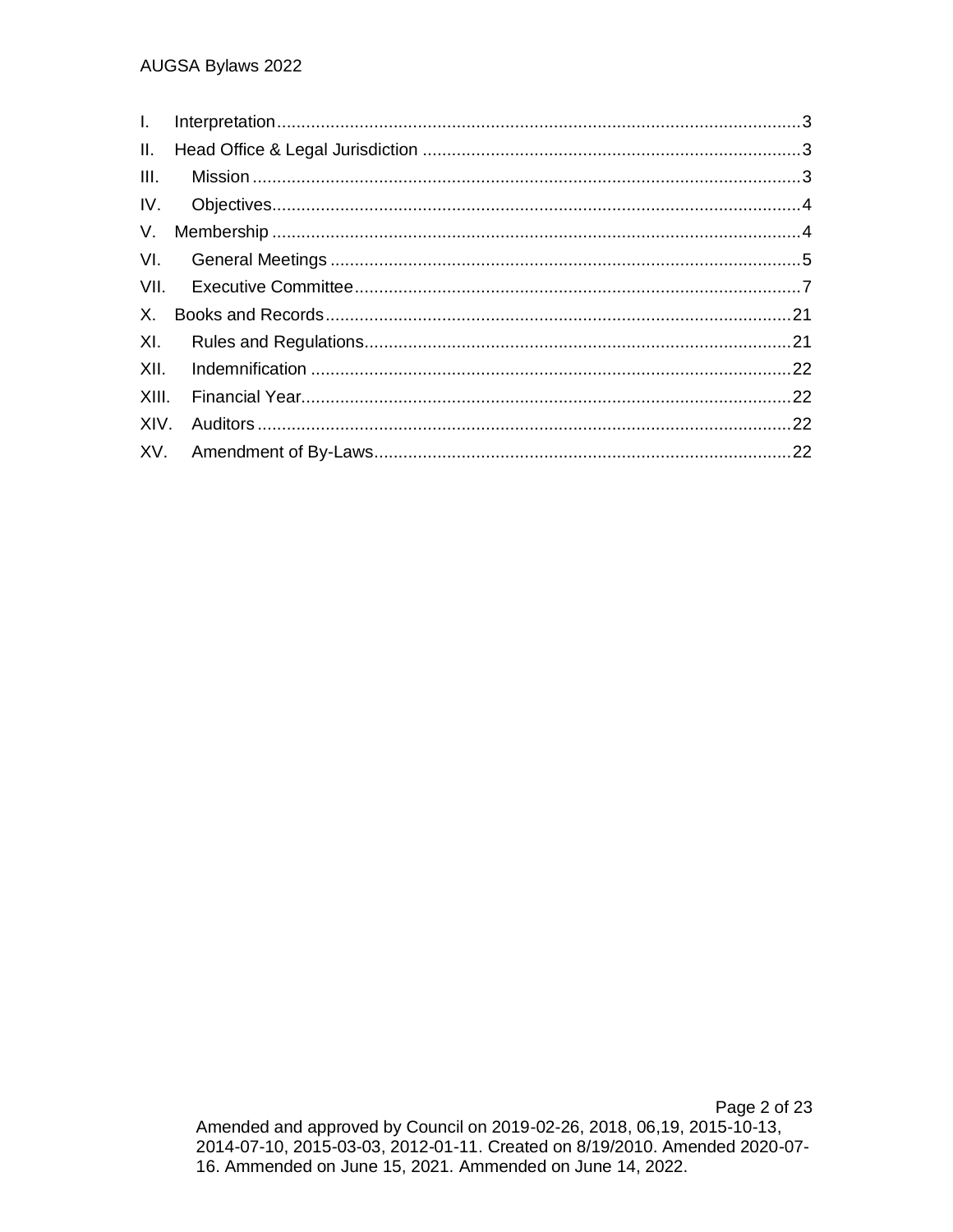# <span id="page-2-0"></span>**I. Interpretation**

In these bylaws and in all other governing documents of the Association hereafter passed unless the context otherwise requires, words importing the singular number or the masculine gender shall include the plural number or the feminine gender, as the case may be, and vice versa, and references to persons shall include firms and Associations.

**Definitions** 

- a. "Association" shall mean Athabasca University Graduate Students' Association (AUGSA);
- b. "Active Member" shall mean an active member of the Association;
- c. "Council" shall mean the Athabasca University Graduate Students' Council;
- d. "Constituency" shall mean the collection of Active Members within each department of the University that maintains a graduate program;
- e. "Executive" shall mean the Executive Committee of the Association;
- f. "University" shall mean Athabasca University;
- g. "General Faculties Council" shall mean The Athabasca University General Faculties Council established under the Athabasca University Regulation (A.R. 50/2004, 163/2011);
- h. "PSLA" shall mean the 'Post-Secondary Learning Act,' S.A 2000, c. P-19.5; and
- i. "Board of Governors shall mean The Athabasca University Board of Governors continued under the Athabasca University Regulation (A.R. 50/2004, 163/2011).

## <span id="page-2-1"></span>**II. Head Office & Legal Jurisdiction**

The registered office of the Association is located in Calgary, Alberta. A different office location may be established by resolution of Council. The administration of the head office and the affairs of the Association shall be carried out by an Executive Director who will be a paid employee and should reside in Alberta.

All acts taken by the Association, including acts taken pursuant to these bylaws, will be governed by the law of the Province of Alberta.

## <span id="page-2-2"></span>**III. Mission**

The mission of the Athabasca University Graduate Students' Association shall be to provide services and advocacy in pursuit of an accessible, affordable, and quality graduate experience at Athabasca University.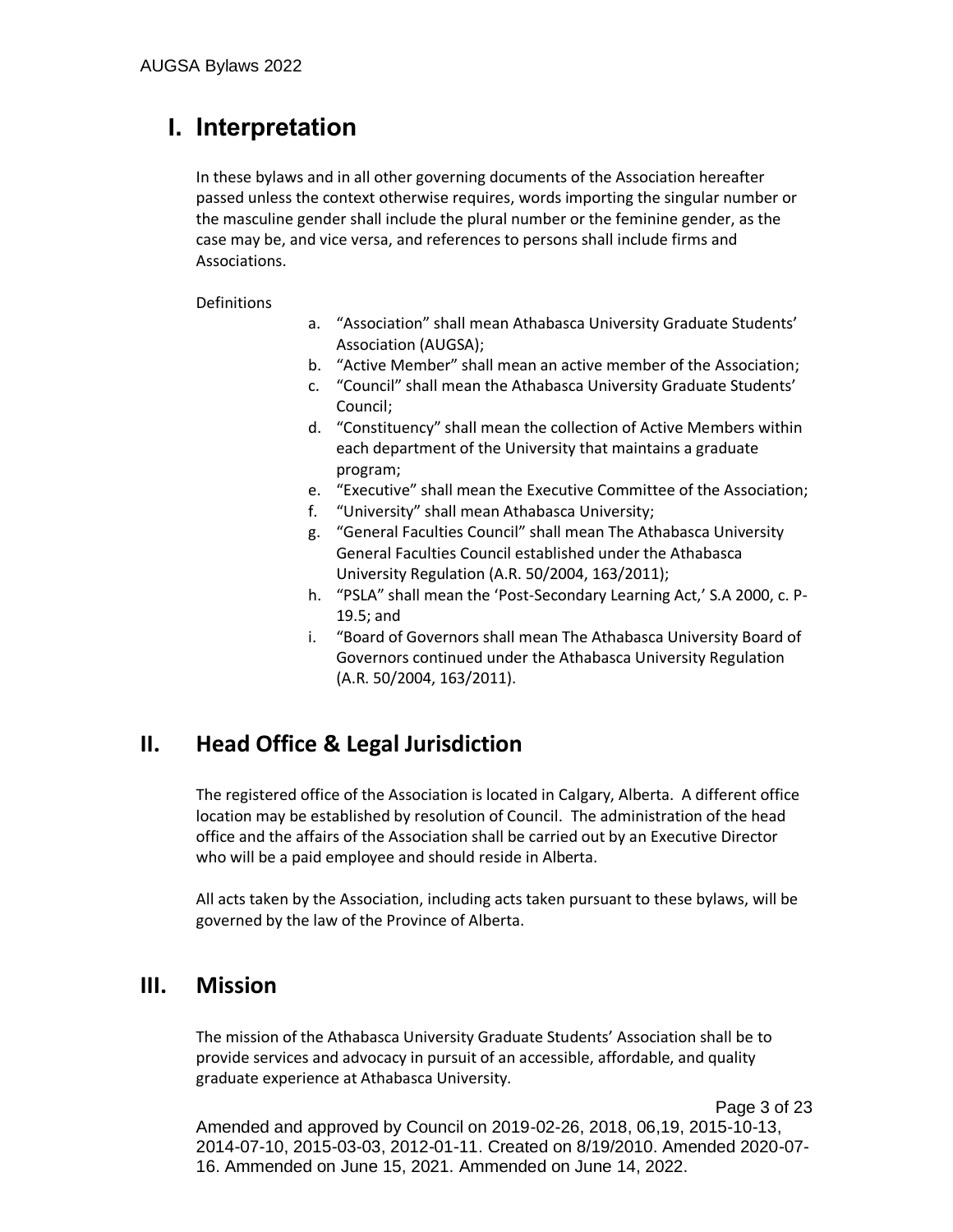## <span id="page-3-0"></span>**IV. Objectives**

The objectives of the Association shall be to

- a. provide for the administration of the affairs of graduate students;
- b. promote the unity and welfare of graduate students;
- c. serve and further the intellectual, cultural, social, and political activities of graduate students;
- d. promote and maintain communication among graduate students, the University, and other groups;
- e. act as the official voice of graduate students in advocacy efforts; and
- f. raise funds to operate the Association.

## <span id="page-3-1"></span>**V. Membership**

A. Categories of Membership

The Association shall maintain three levels of membership: Active Membership, Associate Membership, and Honorary Membership.

1. Active Membership

The Active Membership of the Association shall consist of all graduate students, program and non-program, who are in good standing at the University.

Only Active Members may:

- a. Hold office in the Association;
- b. Vote in the elections, referenda, and general meetings of the Association;
- c. Sign petitions of the Association;
- d. Nominate a member for the Association; and
- e. Sit on a committee of Council.

#### 2. Associate Membership

The Associate Membership of the Association shall consist of any member or class of members of the University community that have been granted formal recognition by Council and who are in good standing with the Association. Associate members may participate in the social activities and meetings of the Association. Active members and Associate members shall be granted the same level of rights and benefits within the Association.

#### 3. Honorary Membership

The Honorary Membership of the Association shall consist of those individuals approved to be honorary members at a general meeting of the Association.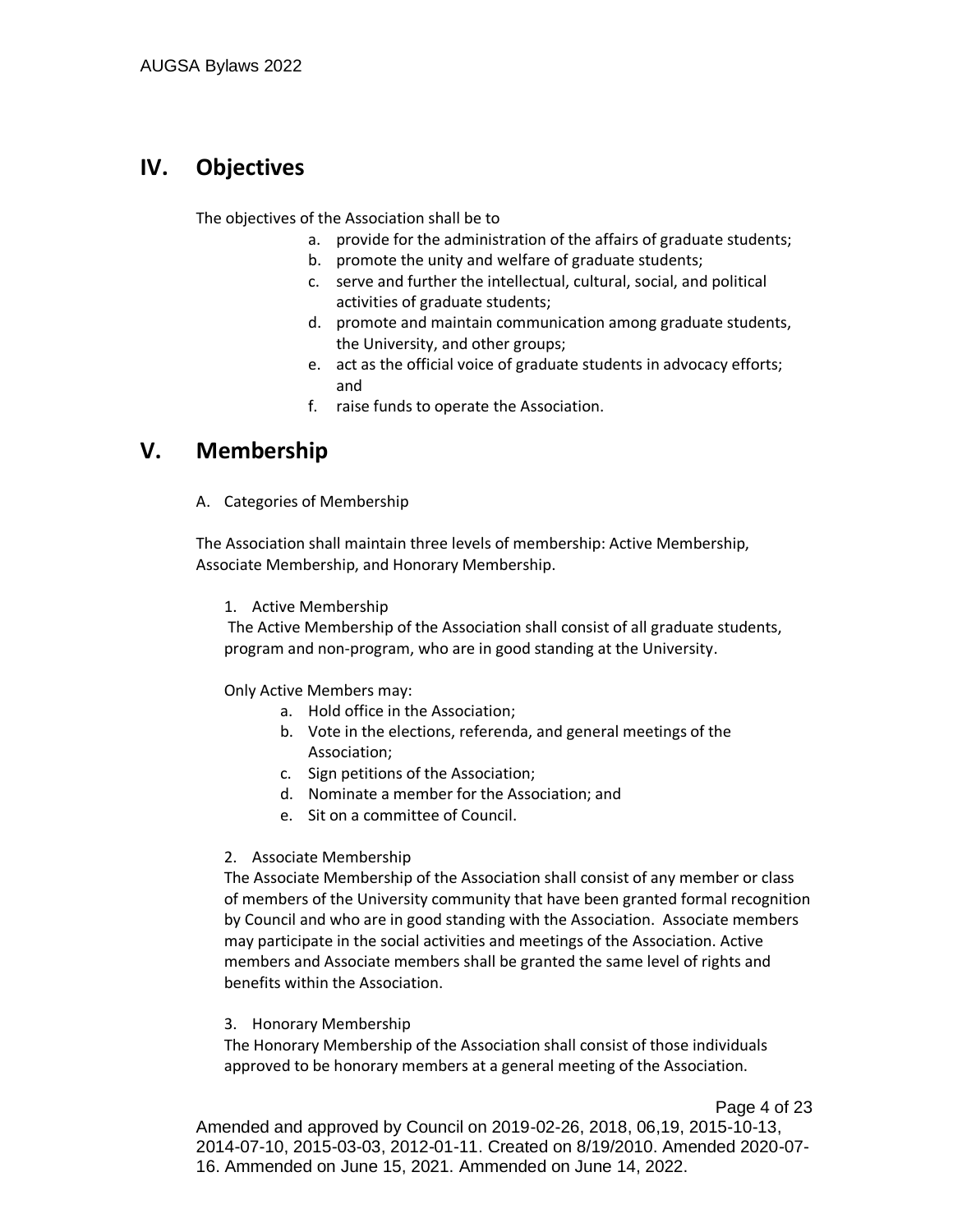Honorary members shall be members of the Association for life and enjoy the same rights as associate members.

B. Membership Fees

#### 1. Collection

The University shall collect a fee from each Graduate Student at the time of registration for each academic term, so that these fees may be transferred to the Association at the earliest possible time.

#### 2. Changes to Membership Fees

In each fiscal year, the Council shall ratify the amount of the membership fee, provided that such an amount does not exceed the membership fee of the previous year by more than fifteen percent or \$10 per credit, whichever is less. The membership fee may only be increased by more than fifteen percent or \$10 per credit from the previous year by referendum.

C. Standing

Members of the Association remain in good standing unless:

- a. They have failed to pay a debt to the Association; or
- b. They are found by the majority of council to have violated the code of conduct.
- c. They have been subject to disciplinary action by Council.

Members who are not in good standing cannot be nominated for a position on the Executive Committee or Council until such a time as their debt to the Association is paid or Council has deemed that the issue for which disciplinary action was taken on the member has been sufficiently resolved (via 2/3 majority vote).

## <span id="page-4-0"></span>**VI. General Meetings**

A. Timing and Location

An Annual General Meeting shall be held once per year and no later than third week of October.

At any other time, Council may call a Special General Meeting (SGM) to pass business activity which requires full membership approval. Special General meetings shall follow the same guidelines as General Meetings.

At any other time, a petition of one hundred (100) graduate students can compel Council to call an Extraordinary General meeting.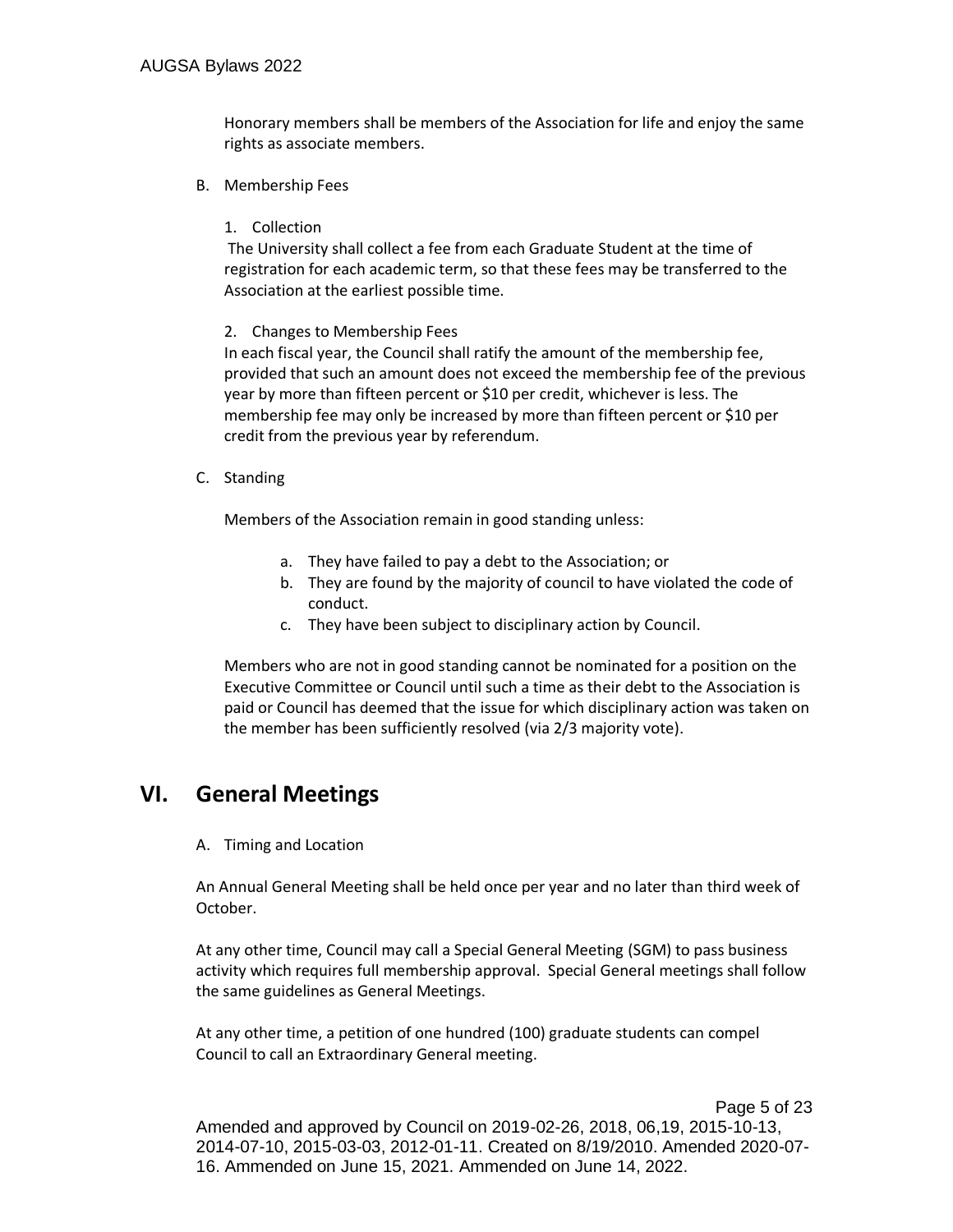A petition or resolution must specify the grounds for calling the Extraordinary General Meeting and the agenda of the Extraordinary General Meeting shall be limited to consideration of the subject of the petition or resolution.

#### B. Notice

Notice of Annual General Meetings, Special General Meetings, and Extraordinary General Meetings shall be given by sending the notice to members via email, posting the notice on AUGSA's website or in any other manner deemed reasonable by Council. Notice of a general meeting (with a proposed agenda) shall be sent to members at least twenty-one (21) days prior to the meeting, specifying the place and timing of the meeting and calling for any business to be considered at the meeting to be sent to the President within five (5) days of the notice being sent out. A second notice of the meeting with the motions or business to be considered at the meeting shall be released by the President in the same manner previously noticed at least fourteen (14) days prior to the meeting occurring. In the case of special business, the nature of such business shall be communicated to the members of the Association.

No error or omission in giving notice of a general meeting of the members of the Association shall invalidate such meeting or make void any proceedings taken thereat and any member may at any time waive notice of any such meeting and may ratify, approve, and confirm any or all proceedings taken or had thereat. For the purpose of sending notice to any member, director or officer for any meeting or otherwise, the address of the members, director or officer shall be their last address recorded on the books of the Association.

#### C. Adjournment

The Chair may, with the consent of the members present, adjourn a general meeting. At that point, no further business can be transacted. A Special General meeting should then be called for another date and time.

#### D. Quorum

A quorum for a general meeting shall be at least fifteen (15) active AUGSA members. If within one-half (1/2) hour from the time appointed for the meeting, a quorum of members is not present, the meeting shall stand adjourned to such a time and place as a majority of the members then present direct and if at such adjourned meeting a quorum of members is not present, the members in attendance<sup>i</sup> shall be deemed to constitute a quorum.

#### E. Procedure

The President or designate shall normally preside as Chairperson of all general meetings but may appoint any designate to act as Chairperson during a meeting.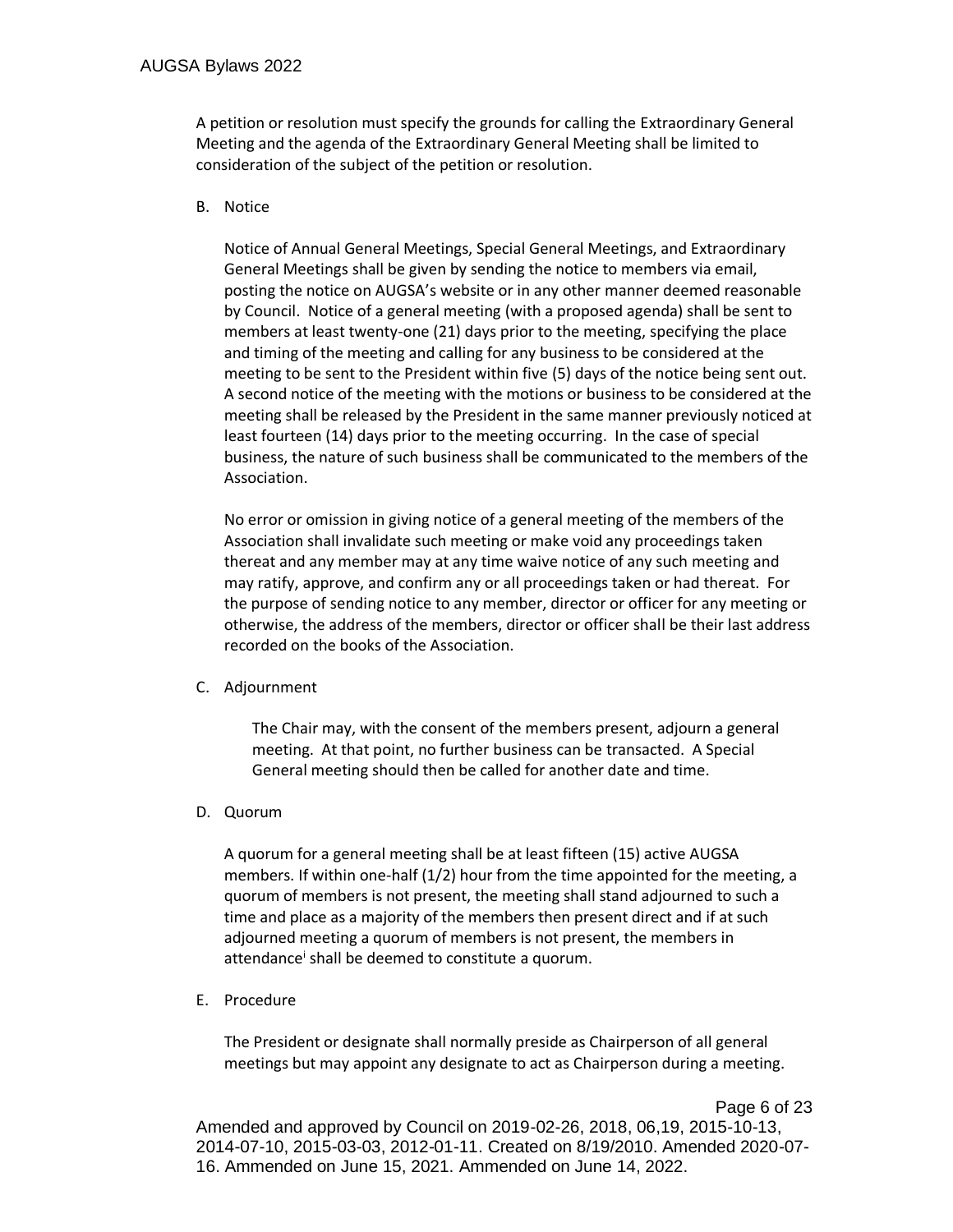Proceedings at all general meetings shall be in according to Robert's Rules of Order Newly Revised.

F. Agenda Items

An annual review of the Bylaw, including approval of any changes deemed necessary.

A review of the financial state of the organization.

## <span id="page-6-0"></span>**VII. Executive Committee**

#### **A. Membership**

The day-to-day affairs of the Association shall be managed by the members of the Executive Committee, which shall include:

- a. President;
- b. Vice President (External);
- c. Vice President (Academic); and
- d. Vice President (Operations and Finance).

The President will Chair the Executive Committee meeting. Each Vice President of the Executive Committee shall be a voting member. In the event of a tie, the President will make the deciding vote.

Throughout their term, voting members of the Executive Committee must be an Active Member of the Association and remain in good standing with the organization.

#### **B. Election of Executive Committee**

Only Active Members may stand for election to the Executive Committee.

To the extent possible, the VP External shall be resident of Alberta.

Elections for the Executive Committee will be held in accordance with the rules and regulations outlined in Elections Policy following the Elections Procedures of the Association.

#### **C. Term of Office**

Unless appointed in accordance with Article VII(E), Executive Committee Members shall hold office for a term of one year, beginning on May 1 and ending on April 30 of the following year.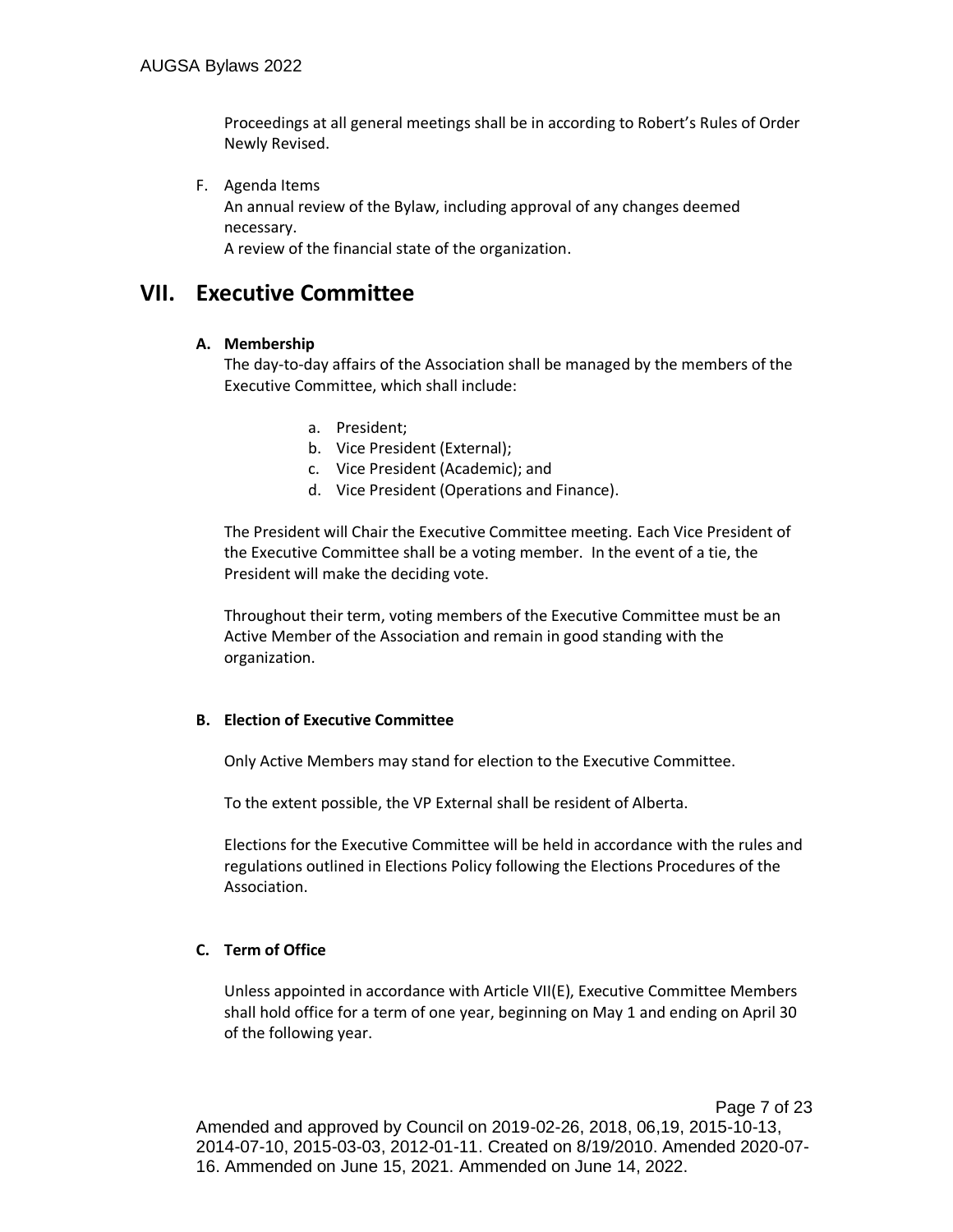Executive Committee Members shall serve a maximum of two (2) terms, regardless of office held. No Active Member who, at the time of election, has held office for two (2) terms as an Executive Committee Member or whose second term as an Executive Committee Member is expiring shall be eligible to stand for election to the Executive Committee, although s/he may stand for election to Council.

#### **D. Honoraria**

Executive Committee Members shall be entitled to an honorarium and such other benefits, as set out in the Executive Remuneration Policy.

#### **E. Vacancies**

The Executive Committee may act notwithstanding any vacancy in its body. However, vacancies shall be filled as soon as possible by a standing member of Council.

Any vacancy in the Executive Committee may be filled by the appointment of any member of Council to the vacant office and approved by 2/3 vote of Council. The appointment of any office holder pursuant to this provision shall expire the following April 30.

#### **F. Meetings**

The Executive Committee shall meet monthly or as otherwise required. The Executive Committee shall meet at least twelve (12) times per year.

The date, time and location of Executive Committee meetings shall be established by a simple majority vote of the Executive.

Special meetings of the Executive Committee may be called by any member of the Executive Committee on seventy-two (72) hours' notice, unless there is a resolution passed by a majority of the Executive Committee members to meet on shorter notice.

A quorum for an Executive meeting shall be two-thirds (2/3) of the sitting Executive. If within one-half (1/2) hour from the time appointed for the meeting, a quorum of members is not present, the meeting shall stand adjourned to such time and place as a majority of the members then present direct. If at such adjourned meeting a quorum of members is not present, the members in attendance shall be deemed to constitute a quorum.

Unless it is determined by the Chairperson that the proposed business requires the consideration of all Executive Members, all questions arising during an Executive meeting shall be decided by a majority vote of those present.

#### **G. Powers and Responsibilities**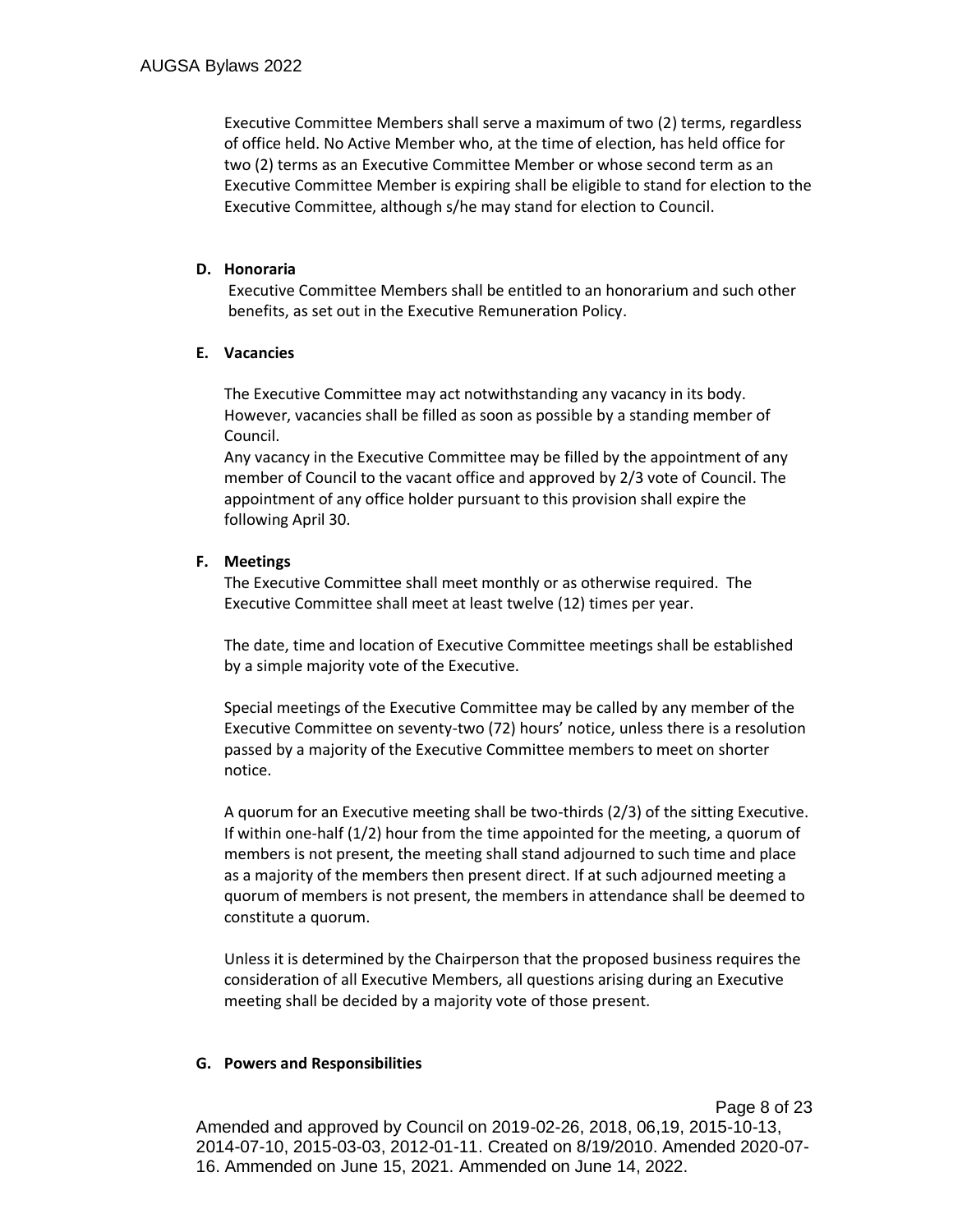The Executive Committee shall ultimately be accountable to the Council for the following tasks:

- a. Developing, revising, and ensuring the implementation of policies for governing the Association;
- b. Carrying out the business of the Association;
- c. Upholding and furthering the objectives of the Association;
- d. Reporting fully to the Council;
- e. Conducting human resource matters as outlined in the operating procedures, including setting hiring criteria and staff selection as well as staff supervision;
- f. Preparing the annual budget of the Association; and
- g. Completing such actions as Council considers necessary.

#### **H. Duties**

Along with the general duties and responsibilities set out herein, each Executive Committee Member may also be responsible for carrying out additional duties in the best interest of the association. Any dispute and/or question regarding duties should be addressed to the Human Resources Committee.

The conduct of Executive Committee Members is subject to the various policies and procedures established by AUGSA, as amended from time to time. By accepting a position on the Executive Committee, the member acknowledges his/her obligation to remain informed of AUGSA's policies and procedures and his/her intention to be bound by these bylaws and by AUGSA's policies and procedures.

#### **A. President**

The President shall be the Chief Executive Officer of the Association. The President shall act as the official representative for the Association and shall preside over and be responsible to the Association. The President shall be responsible to the Association for the following:

- a. Acting as a chairperson or appointing a chairperson for all meetings of the Association, unless otherwise noted;
- b. Acting as a supervisor for AUGSA Executive Director;
- c. Supports the Executive Director in the execution of the human resources policy of the organization;
- d. Co-ordination of all activities of the members of the Executive Committee;
- e. Co-ordination of all business with representatives on University committees and boards;
- f. Reporting their activities to the Executive Committee on a regular basis;
- g. Presenting an Executive report on portfolio activities to Council on a monthly basis;

Page 9 of 23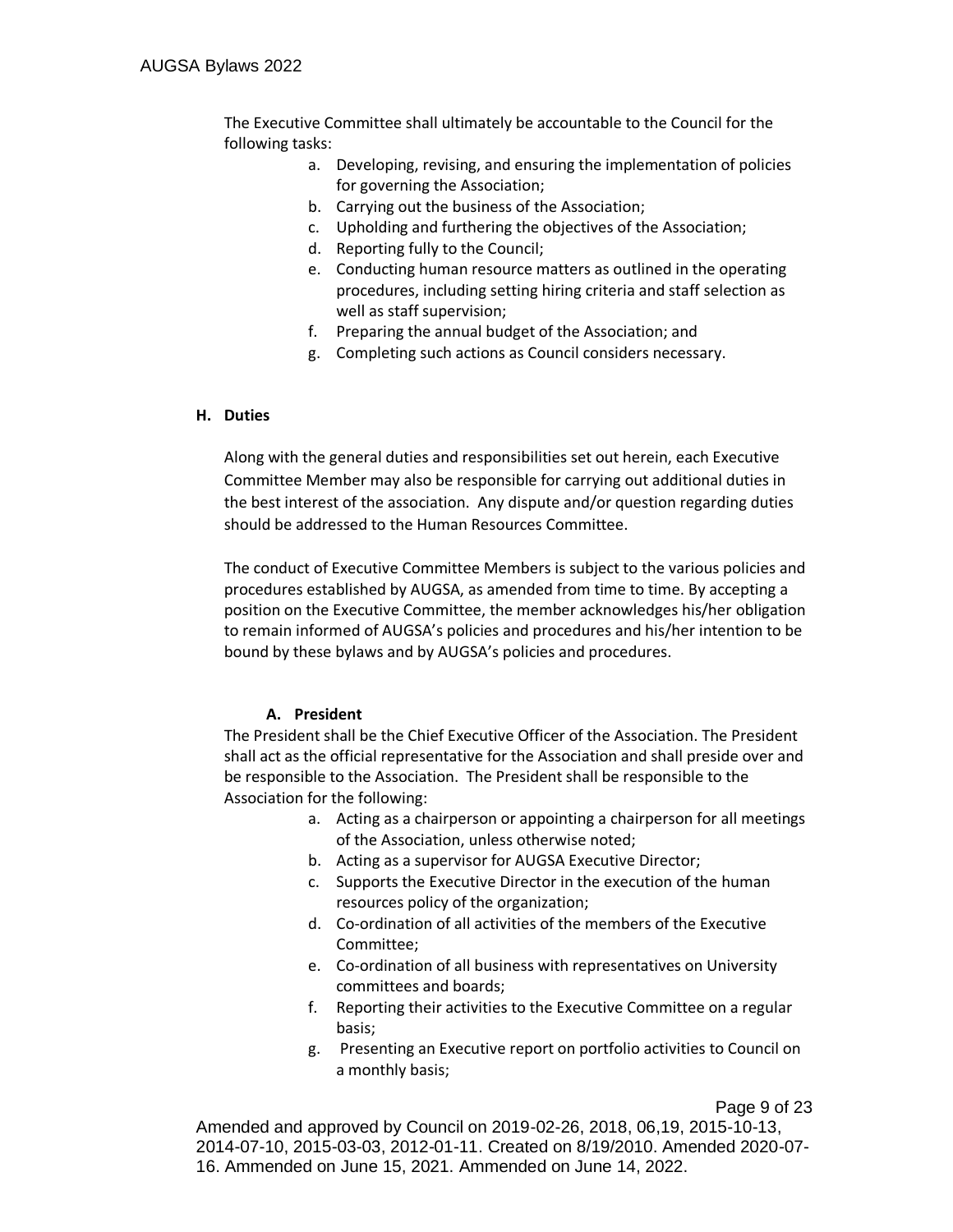- h. Acting as the Association's official spokesperson to the media;
- i. Acting as an official signing authority for the Association;
- j. Representing graduate students or appointing an active member to the Board of Governors;;
- k. Acting as official liaison with external affiliations unless otherwise noted;
- l. Where possible, representing the Association on the Alberta Graduate Provincial Advocacy Council, the Canadian Alliance of Student Associations, and with any other external groups or meetings, in conjunction with the Vice President (External).

#### **B. Duties of the Vice President (External)**

The Vice President (External) shall be responsible to the Association for the following:

- a. Representing the Association to government bodies of all orders;
- b. Representing the Association on the Alberta Graduate Provincial Advocacy Council (if in Alberta), the Canadian Alliance of Student Associations (if in Canada), and with any other external groups or meetings, in conjunction with the President;
- c. Acting as a secondary spokesperson for the Association to the media;
- d. Acting as an official signing authority for the Association;
- e. Completing other tasks or projects assigned by Executive Committee or Council;
- f. Reporting their activities to the Executive Committee on a regular basis; and
- g. Presenting an Executive report of portfolio activities to Council on a monthly basis.

#### **C. Duties of the Vice President (Academic)**

The Vice President (Academic) shall be responsible to the Association for the following:

- a. Representing the Association at all committees of an academic nature that the Association is an ex-officio member of or is otherwise granted a seat;
- b. Representing graduate students on, or appointing an active member to, the General Faculties Council;
- c. Acting as an official signing authority for the Association;
- d. Representing student concerns, feedback and comments of an academic and non-academic nature to the institution;
- e. Completing other tasks or projects assigned by the Executive Committee or Council;
- f. Reporting their activities to the Executive Committee on a regular basis;
- g. Presenting an Executive report of portfolio activities to Council on a monthly basis.

Page 10 of 23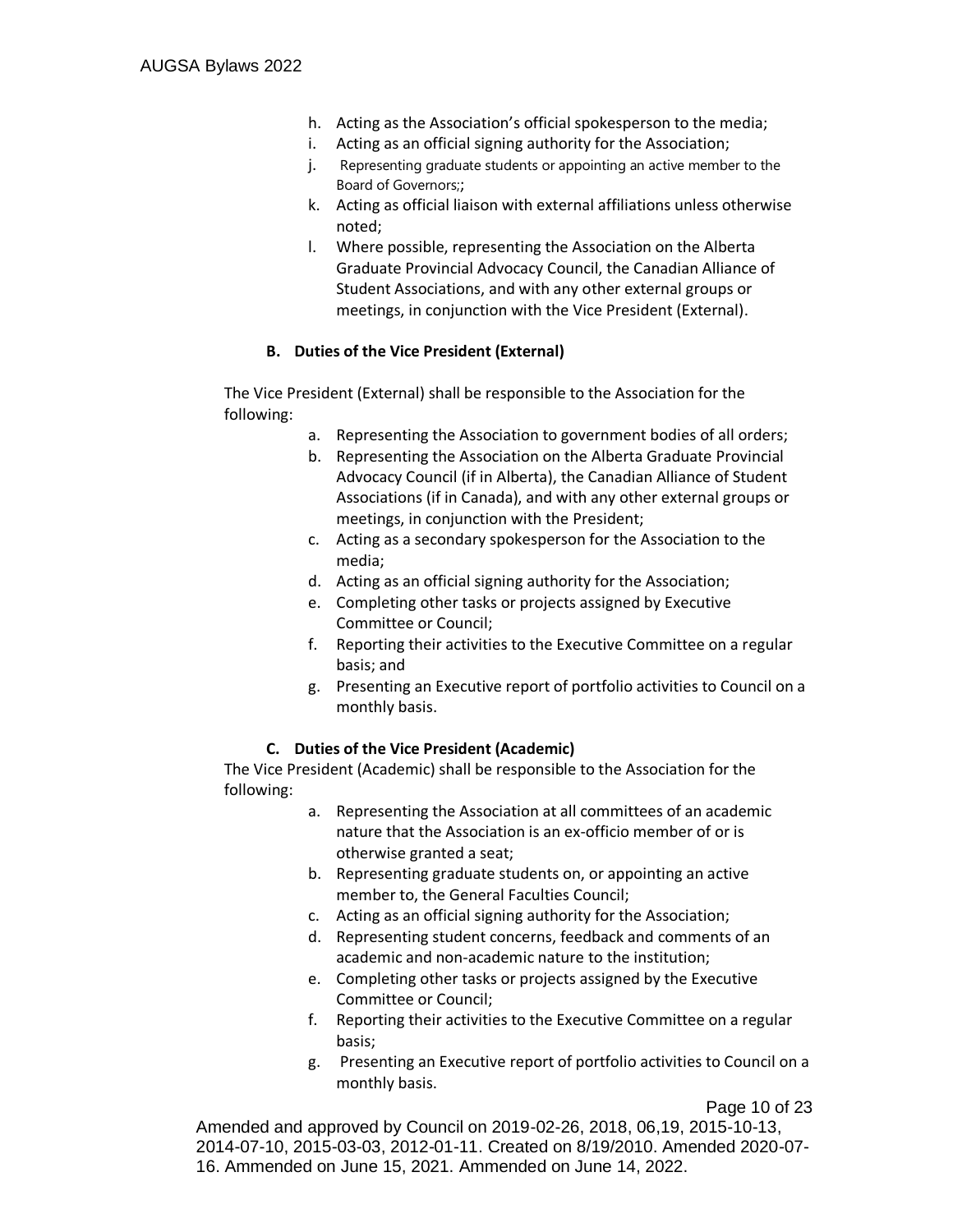#### **D. Duties of the Vice President (Operations and Finance)**

The Vice President (Operations and Finance) will preferably have a business background and be familiar with accounting software. They shall be responsible to the Association for the following:

- a. Assisting the President with operations;
- b. Acting as a chairperson for all meetings of the Association in the absence of the President or his/her appointee, unless otherwise noted;
- c. Overseeing the financial affairs of the Association;
- d. Acting as an official signing authority for the Association;
- e. Presenting a quarterly report of all income and expenditures of the Association and submitting the report to Council on a quarterly basis;
- f. Chairing the Finance Committee;
- g. Developing and reviewing financial procedures for the Association;
- h. Assisting in annual budget development processes;
- i. Reviewing and recommending auditors for approval annually to the membership.
- j. Reporting their activities to the Executive Committee on a regular basis;
- k. Presenting an Executive report of portfolio activities to Council on a monthly basis.
- **VIII.** Athabasca University Graduate Students' Association Council

#### **A. Membership**

There shall be a Council of the Association.

The membership of the Council shall consist of the following:

- a. The voting members of the Executive Committee; and
- b. Three (3) Faculty of Humanities, Social Sciences and Education representatives, three (3) Faculty of Business representatives, five (5) Faculty of Health Disciplines representatives and two (2) Faculty of Science and Technology representatives.

#### B. **Requirements for membership**

All councilors must be active members in good standing and successfully complete at least three (3) University graduate credits during their term in office. Students who are not in course-based programs and do not fulfill the three-credit requirement can participate/remain as a councilor if they get prior approval from a two-thirds (2/3) majority vote of Council. These students must remain in a graduate program and be actively paying program fees.

#### **C. Election of Councilors**

Elections for the Council will be held in accordance with the rules and regulations outlined in Elections Policy following the Elections Procedures of the Association.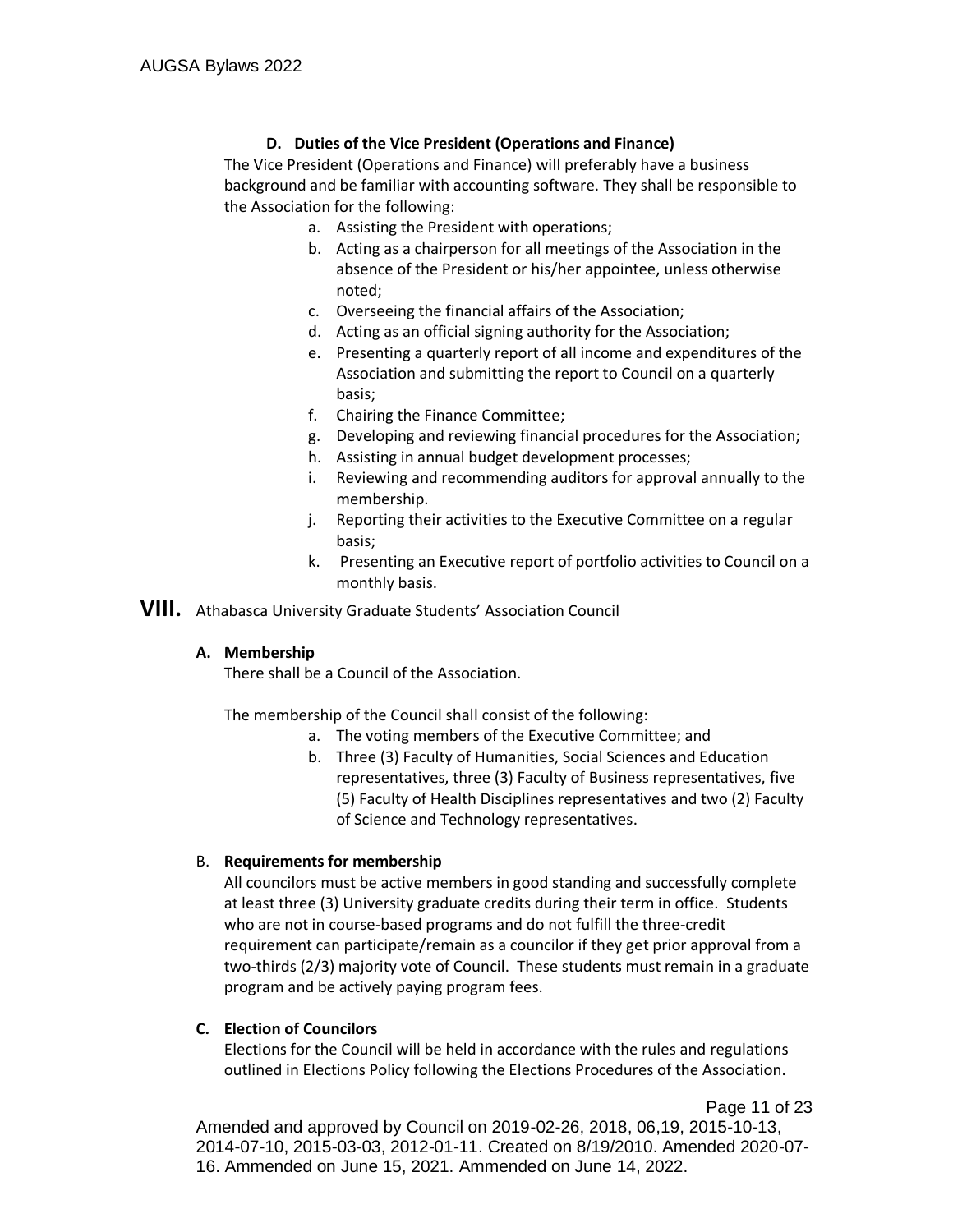#### **D. Term**

Unless appointed in accordance with Article VII(E), members of Council shall hold office for a term of one year, beginning on May 1 and ending on April 30 of the following year.

#### **E. Vacancies**

A 2/3 majority vote at Council may fill any vacant seat in the council or Executive Committee provided that quorum is met at the meeting dealing with this business.

#### **F. Meetings**

Council shall hold at least one (1) regular meeting per month.

Except when Council directs otherwise, Council meetings are open to all members of the Association.

The date, time, and location of regular Council meetings shall be established by a simple majority vote in Council.

The President will be compelled to call a special meeting of Council upon the request of three (3) or more Executive Committee members, five (5) Councilors, or a petition signed by one hundred (100) active members of the Association.

A quorum for any Council meeting shall be the majority of its voting members excluding Executive Committee members. If within one-half (1/2) hour from the time appointed for the meeting, a quorum of members is not present, the meeting shall stand adjourned to such a time and place as a majority of the members then present direct and if such adjourned meeting a quorum of members is not present, the members in attendance shall be deemed to constitute a quorum.

Any member of Council who fails to attend three consecutive meetings of Council without the President's prior approval forfeits their position on Council.

Procedures at all meetings of Council shall be according to Robert's Rules of Order.

#### **G. Powers and Responsibilities**

Council, as the Board of Directors for the Association, shall be responsible for the general affairs and property of the Association.

The Council of the Association may administer the affairs of the Association in all things and make or cause to be made for the Association, in its name, any kind of contract which the Association may lawfully enter into and, save as hereinafter provided, generally, may exercise all such other powers and do all such other acts and things as the Association is by its charter or otherwise authorized to exercise and do.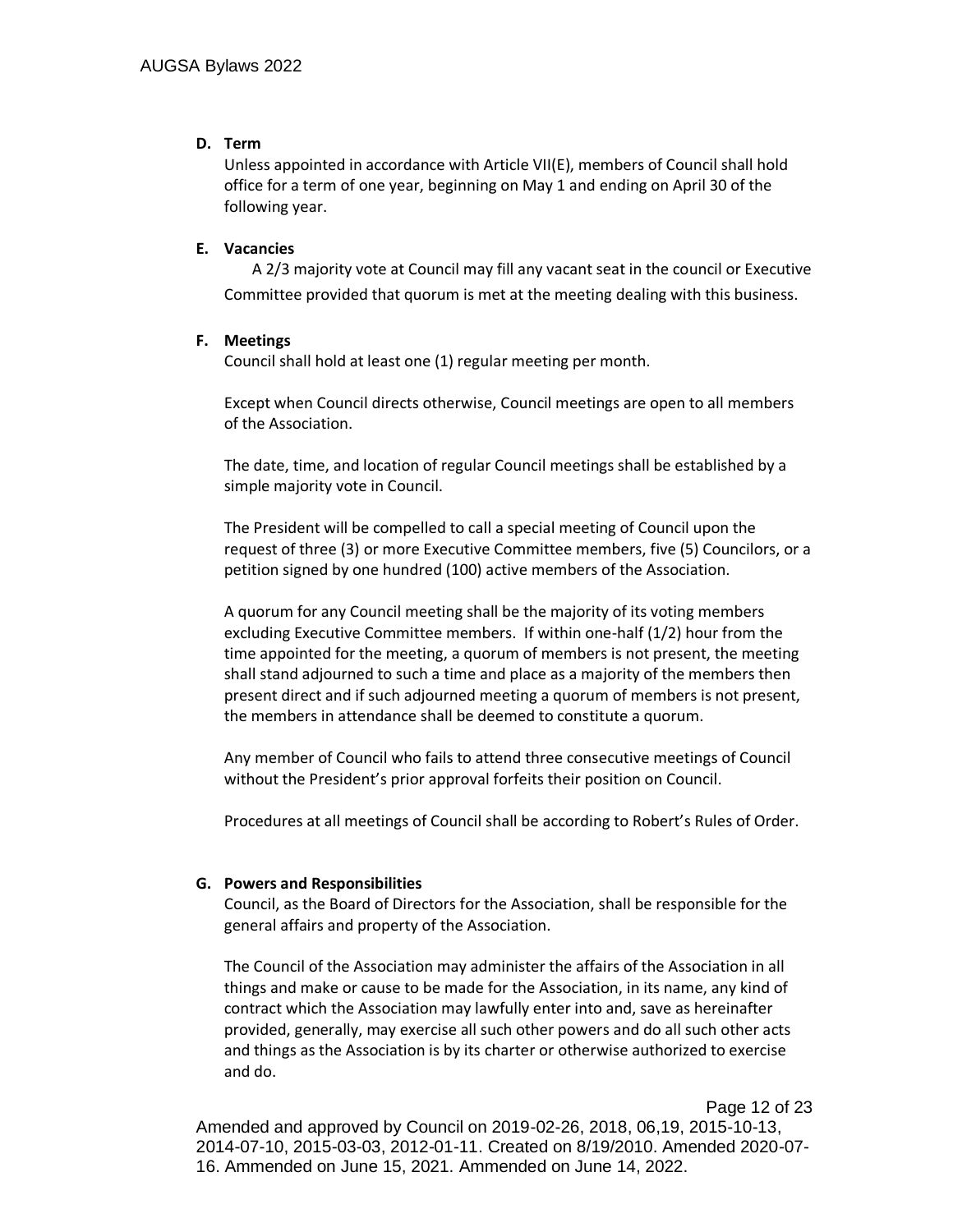The Council shall have power to authorize expenditures on behalf of the Association from time to time and may delegate by resolution an officer or Executive of the Association the right to employ and pay salaries to employees. The Council shall have the power to enter into a trust arrangement with a trust company for the purpose of creating a trust fund in which the capital and interest may be made available for the benefit of promoting the interest of the Association in accordance with such terms as the board of Council may prescribe.

The Council may by a two-thirds (2/3) majority consensus borrow money upon credit of the Association, from any bank, Association, firm or person, upon such terms, covenants and conditions at such times, in such sums, to such an extent and in such manner as the board of Council in its discretion may deem expedient.

The Council may secure any such bond, debentures or other securities, or any other present or future borrowing of liability of the Association, by mortgage, hypothec, charge or pledge of all or any currently owned or subsequently acquired real and personal, moveable and immovable, property of the Association, and the undertaking and rights of the Association.

The Council shall take such steps as they may deem requisite to enable the Association to acquire, accept, solicit or receive legacies, gifts, grants, settlements, bequests, endowments and donations of any kind whatsoever for the purpose of furthering the objects of the Association.

The Council may appoint such agents and engage such employees as it shall deem necessary from time to time and such persons shall have such authority and shall perform such duties as shall be prescribed by the board of Council at the time of such appointment.

The Council is responsible for the setting of hiring criteria, selection of and supervision of the Chief Returning Officer.

The Council may amend the Association's bylaws by a two-thirds (2/3) majority vote.

Council may appoint ad hoc committees whose members will hold their offices at the will of the Council for the specific, short-term projects and tasks. The Council shall determine the duties and duration of such committees.

#### **H. Duties of Faculty Representatives on Council**

Faculty Representatives on Council shall be responsible to the association for the following:

- a. Attending and participating in all meetings of Council;
- b. Responding to AUGSA-related correspondence within three (3) business days;

Page 13 of 23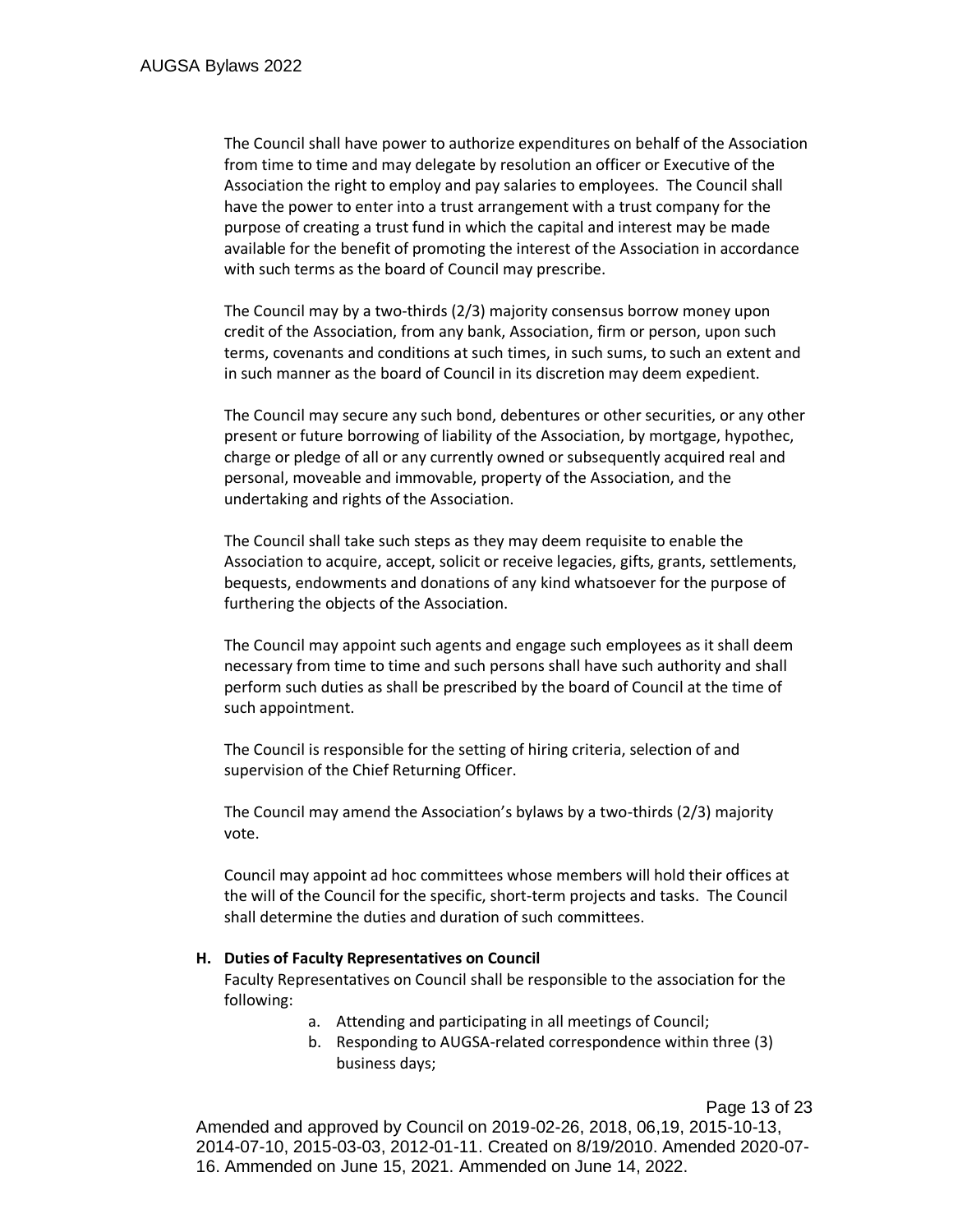- c. Actively soliciting feedback and opinions from their constituency; and
- d. Adhering to all conditions as prescribed by their contract with the Association.

The conduct of Council Members is subject to the various policies and procedures established by AUGSA, as amended from time to time. By accepting a position on the Council, the member acknowledges his/her obligation to remain informed of AUGSA's policies and procedures and his/her intention to be bound by these bylaws and by AUGSA's policies and procedures.

#### **I. Standing Committees**

Standing Committees of Council shall report to Council at least once per term through the Chairperson and shall have Duties and Powers and Terms of Office as defined in the By-laws. The President shall retain the right to participate, attend, and vote at any Standing Committee meeting as s/he deems necessary.

a. Governance Committee

Responsibilities:

The Governance Committee shall be responsible to Council for the following:

- a. Ensuring that the governing documents of the Association are consistent with each other;
- b. Reviewing, developing and proposing amendments to governing documents; and
- c. Preparing texts of proposed governing documents upon the request of Council.

#### Membership

The following individuals shall be the members of the Governance Committee

- a. The VP Operations & Finance who shall be the Chairperson;
- b. At least three (3) voting members of Council; and
- c. Other individuals may be appointed to this Committee with Council approval.

#### Meetings

The Chairperson shall be responsible for calling at least one (1) meeting of the Governance Committee each academic term.

b. Bargaining Committee

Responsibilities: The Bargaining Committee shall be responsible to Council for the following: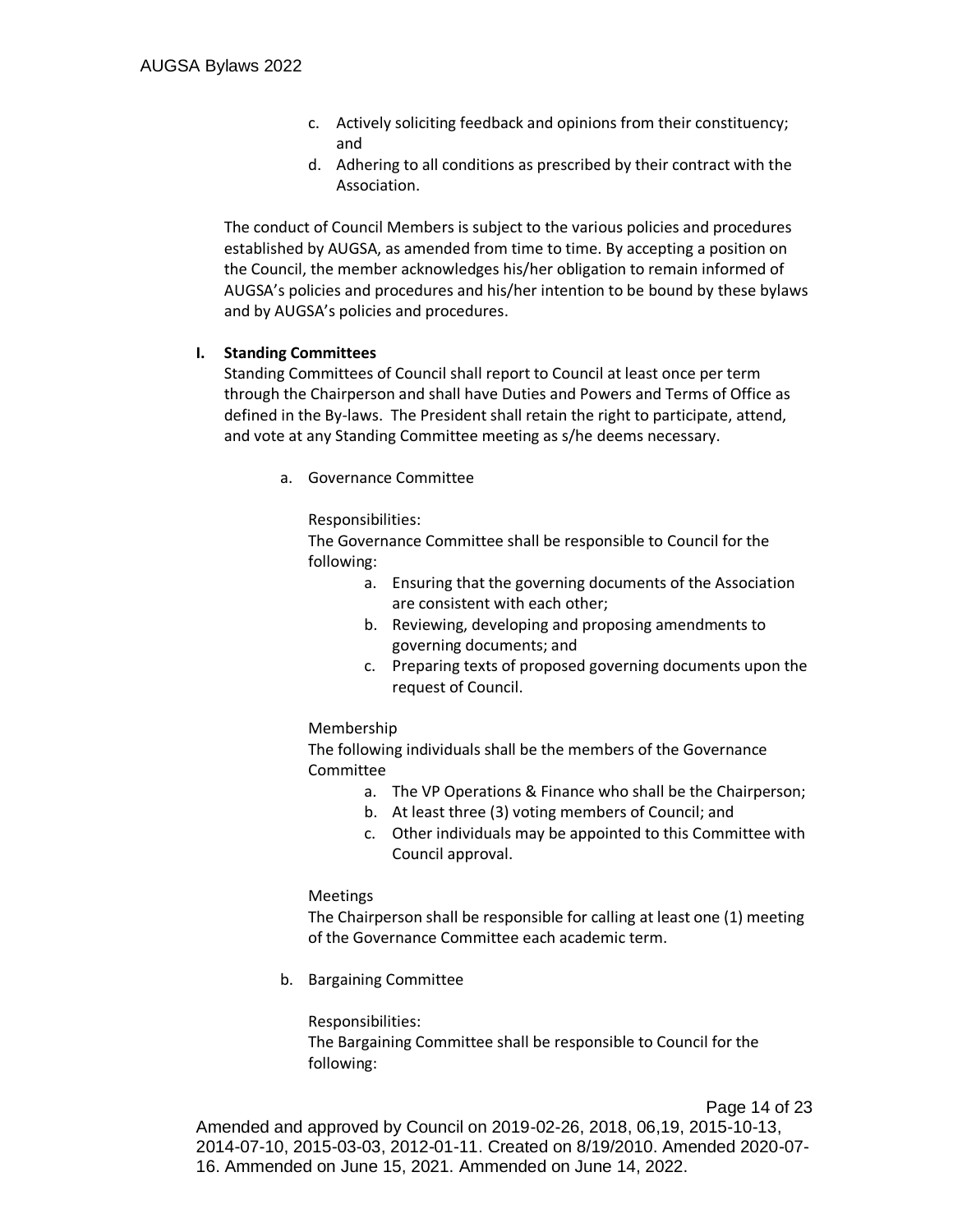- a. Preparing a negotiation strategy on behalf of the Graduate students in regard to employment with the University;
- b. Formally negotiating on behalf of graduate students in accordance with the Act;
- c. Presenting final agreement negotiated to Council for ratification; and
- d. Regularly reviewing and updating Council on matters pertaining to agreements with the University.

#### Membership:

The following individuals shall be the members of the Bargaining Committee

- a. The Vice President (Operations & Finance) who shall be the Chairperson;
- b. Two (2) voting members of Council.

#### Meetings:

The Chairperson shall be responsible for calling at least one (1) meeting of the Bargaining Committee in a contract year.

c. Election and Referenda Committee

#### Responsibilities:

The Election and Referenda Committee shall be responsible to Council for the following:

- a. Remaining impartial and unbiased on election and referenda issues or candidates and make no public statements concerning the election or referenda except in respect to procedural matters;
- b. Approving or rewording all referenda questions once they are approved by the Council or a general meeting to ensure questions are not biased;
- c. Ensuring that elections and referenda are properly advertised to members of the Association;
- d. Ensuring that elections and referenda are run fairly based on the Council documents on elections and referenda; and
- e. Ruling on all allegations made against candidates or referendum committees.

#### **CRO**

The Chief Returning Officer shall be responsible to Council for the following:

- a. Reviewing all nomination forms to ensure that candidates are eligible to hold office with the Association;
- b. Reviewing and approving all materials that candidates and campaigns submit;

Page 15 of 23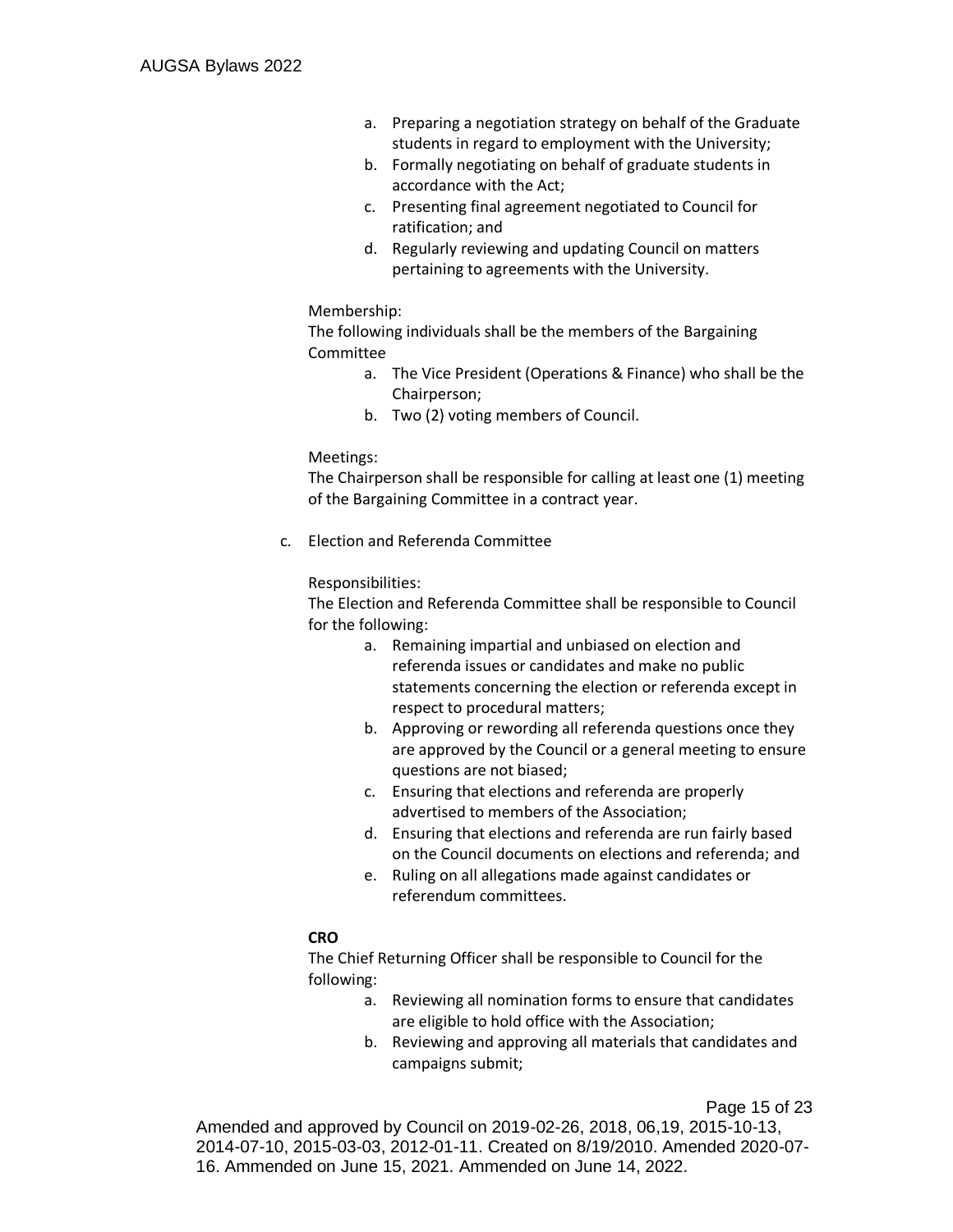- c. Ensuring that all decisions of the Election and Referenda Committee are reported to the Council of the Association;
- d. Communicating between candidates and the Election and Referenda Committee;
- e. Preparing a report for the Council of the Association no later than the last day of April outlining any decisions made by the Election and Referenda Committee and recommending changes based on information gathered during the election; and
- f. Preparing, updating, and reviewing a document of past Election and Referenda Committee decisions to ensure that the committee uses past decisions as precedent in making decisions.

#### Membership:

The Election and Referenda Committee shall be elected by the Council of the Association no later than January of each year or earlier if necessary to run by-elections.

The Election and Referenda Committee shall normally be comprised of the following individuals:

- a. A Chief Returning Officer who shall be the Chairperson;
- b. Two (2) voting members of Council who cannot be running for re-election; and
- c. Up to four (4) members-at-large who cannot be running for election.

Meetings:

The Chairperson shall be responsible for calling meetings of the Election and Referenda Committee as necessary to ensure that the election is run in an efficient and fair manner.

4. e. Awards Committee

#### Responsibilities:

The Awards Committee shall be responsible to Council for the following:

- a. Ensuring that award and bursary application forms are made available and easily accessible to students;
- b. Determine best practices for advertising awards and bursaries available to graduate students.
- c. Ensure that Association publications on awards and bursaries are kept up-to-date.
- d. Ensuring that a timeline for awards is established;
- e. Ensuring that the applications are collected and filed efficiently;
- f. Setting a meeting schedule to review applications;
- g. Forwarding recommended payment of awards and bursaries to the Executive Director, and

Page 16 of 23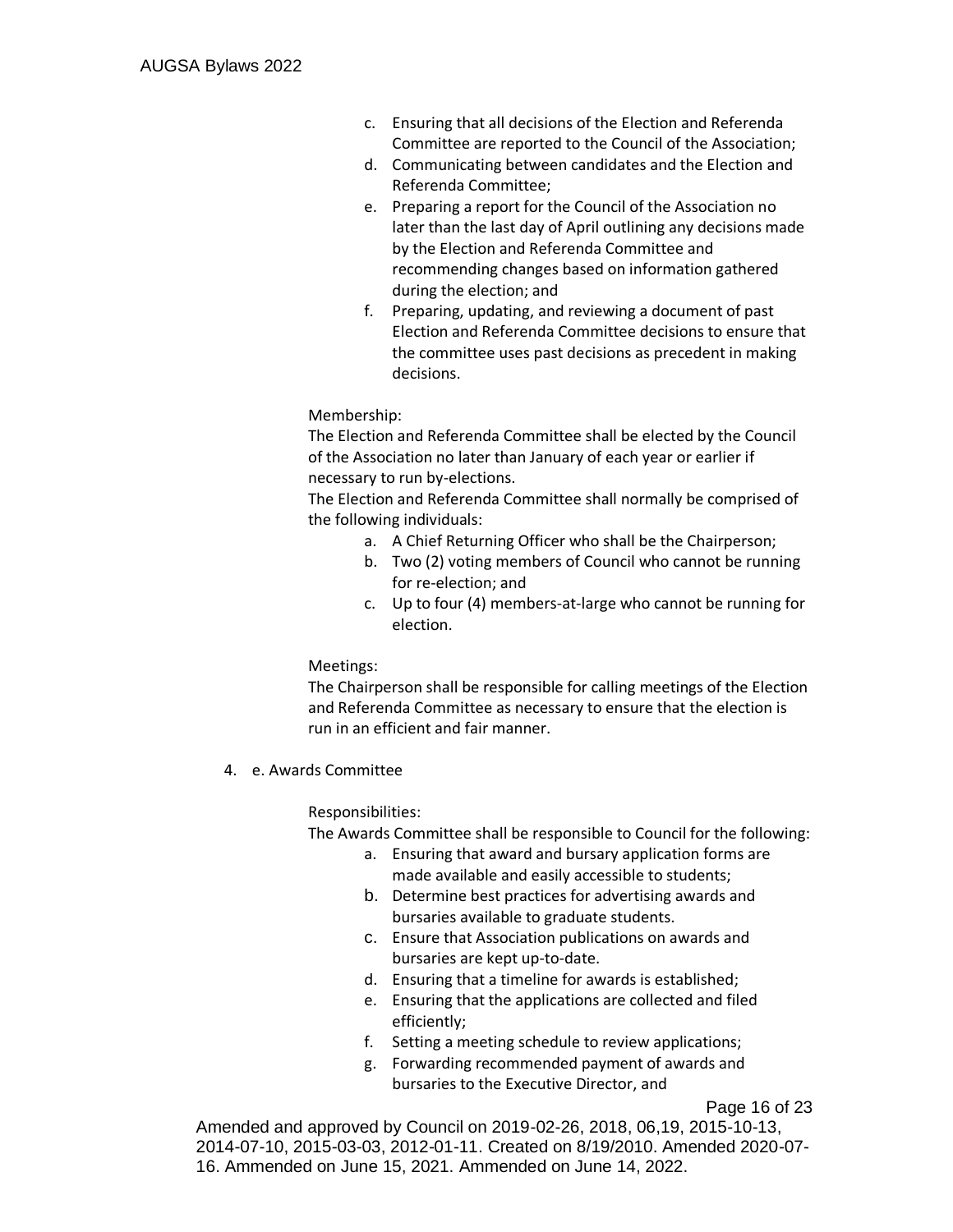h. Keeping a list of award recipients by year.

#### Membership

The following individuals shall be the members of the Awards Committee

- d. The Vice President Academic who shall be the Chairperson;
- e. At least three (3) voting members of Council; and
- f. Other individuals may be appointed to this Committee with Council approval.

#### Meetings

The Chairperson shall be responsible for calling at least one (1) meeting of the Awards Committee as per meeting schedule.

#### F. Finance Committee

#### Responsibilities:

The Finance committee shall be responsible to Council for the following:

- a. Ensuring that the financial affairs of the association follow the appropriate accounting principles for non-profit, student organizations;
- b. Ensuring that quarterly reviews of all financial transactions are completed;
- c. Establishing a working group within the committee to develop and monitor a budget for the fiscal year;
- d. Liaising with the governance and strategic planning committees to ensure key initiatives are captured in budget planning.

#### Membership

The following individuals shall be the members of the Finance Committee

- a. The Vice President of Operations & Finance who shall be the Chairperson;
- b. At least three (3) voting members of Council; and
- c. Other individuals may be appointed to this Committee with Council approval.

#### Meetings

The Chairperson shall be responsible for calling at least four (4) meetings of the Finance committee as per meeting schedule.

#### G. Human Resource Committee

Responsibilities: The HR Committee shall be responsible to Council for the following: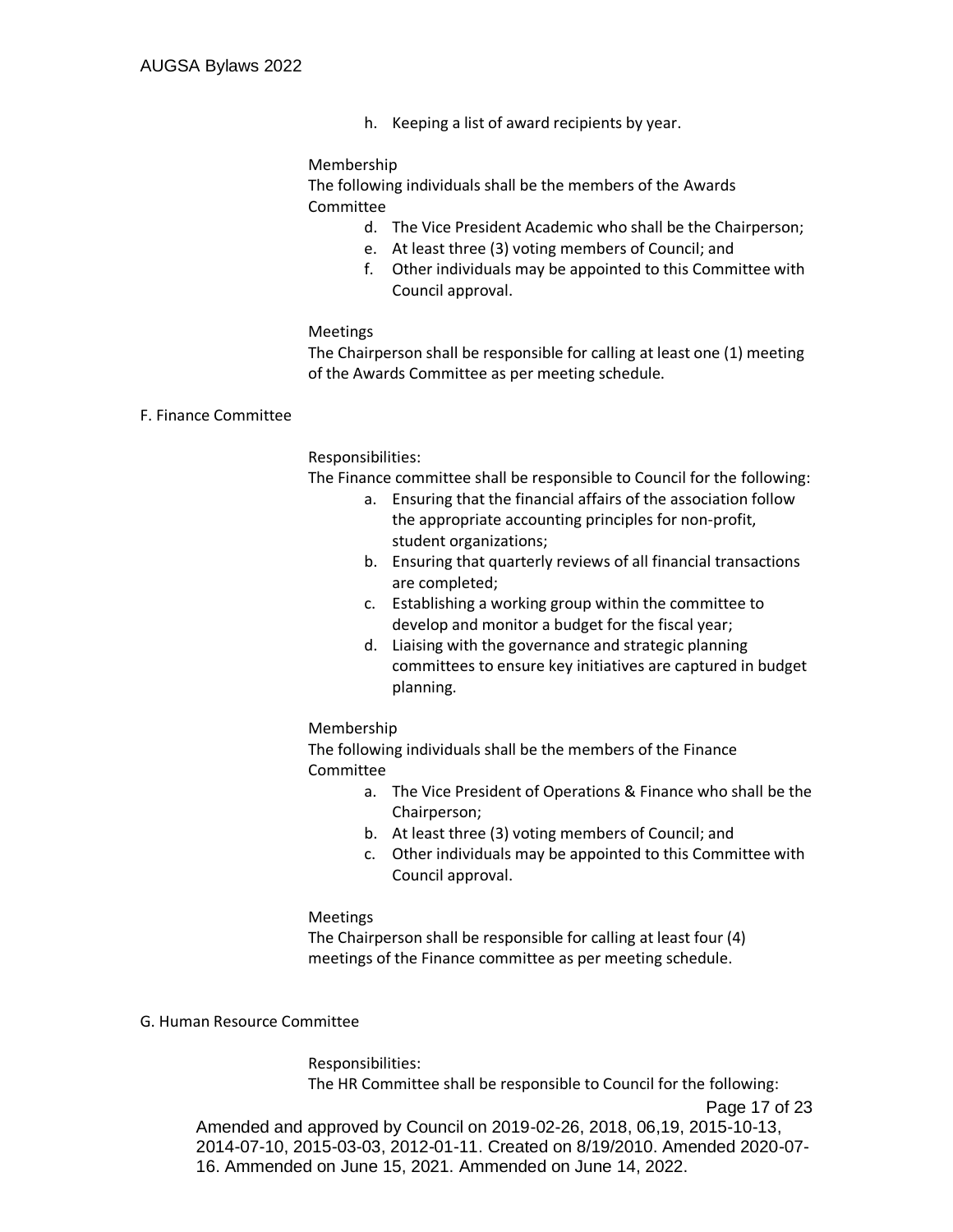- a.Ensuring that the HR goals of the Association are met;
- b.Reviewing, developing, and proposing amendments to employment contracts;
- c. Conduct performance appraisals of staff;
- d.Review the performance of and/or need of external contract labour;
- e.Participate in the recruitment and selection of new hires;
- f. Review professional development activities;
- g.Review and conduct analysis of compensation and benefits;
- h.Perform Disciplinary Duties as found in these bylaws

#### Membership

The following individuals shall be the members of the HR Committee:

- a. The VP Operations & Finance who shall be the Chairperson;
- b. At least three (3) voting members of Council; and
- c. Other individuals may be appointed to this Committee with Council approval.

#### Meetings

The Chairperson shall be responsible for calling at least one (1) meeting of the HR Committee each academic term.

#### Execution of Documents

Contracts, documents or any instruments in writing requiring the signature of the Association, shall be signed by the President and one other executive after their ratification by the Executive and all contracts, documents and instruments in writing so signed shall be binding upon the Association without any further authorization or formality.

#### **IX. Resignation, Discipline and Removal from Office**

A. Resignation

An Executive Member or a Council Member wishing to withdraw from office shall deliver a written resignation to the Executive Director of the Association, providing at least one (1) month's notice of his/her effective resignation date. The Council, in its sole discretion, by two-thirds (2/3) majority vote, may choose to affect the resignation immediately or at any time up to the effective date proposed by the resigning Executive Committee Member.

The date chosen by Council to effect the resignation is the effective date of the resignation for the purpose of determining the benefits and honorarium to which the departing member is entitled.

B. Discipline and Removal from Office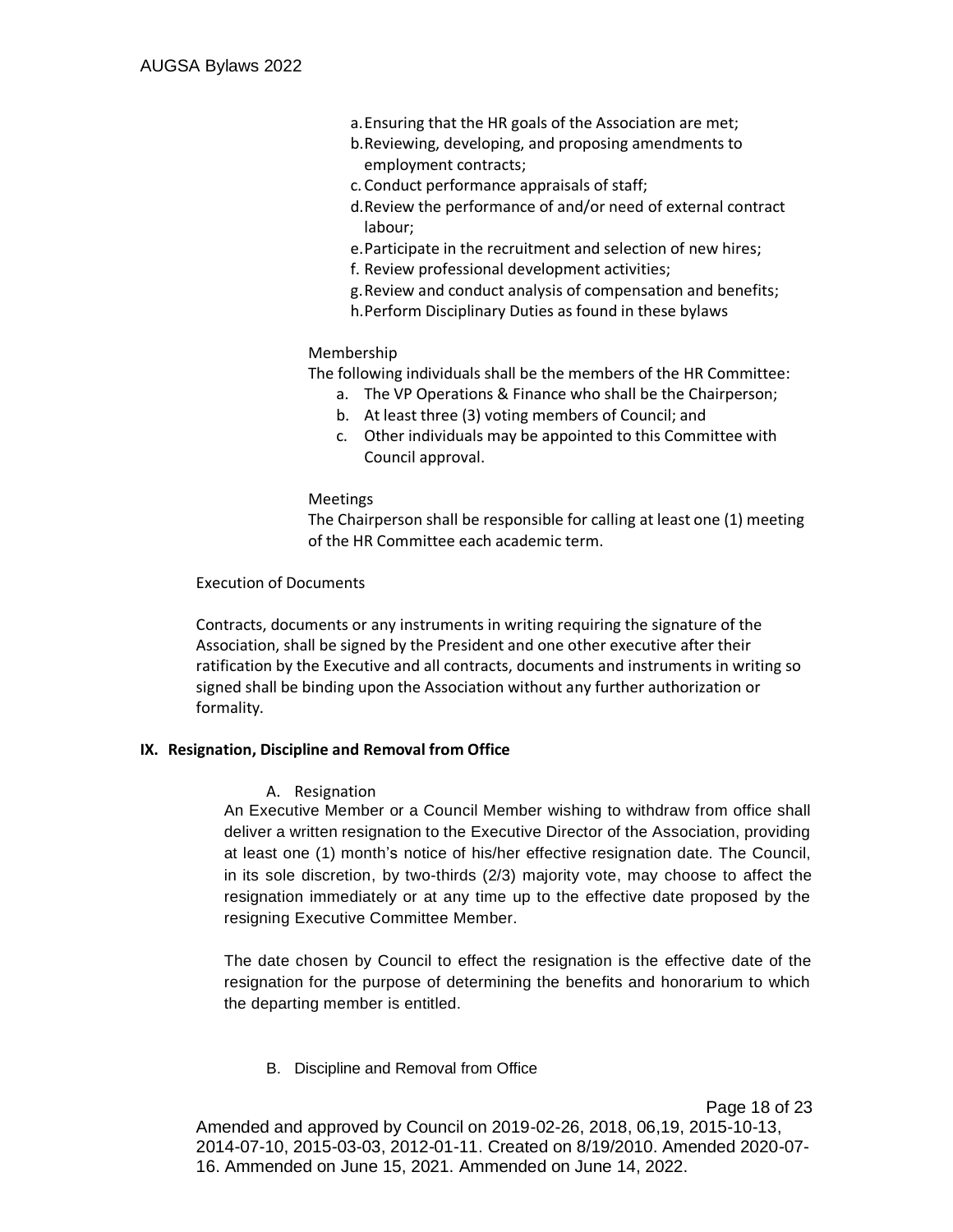An Executive Member or Council Member is in contravention of these Bylaws if he/she:

- a) Fails to account for any funds in his/her care;
- b) Behaves in a way that is harmful to the interest of his/her fellow members;
- c) Improperly reveals any of the confidences of the Association;
- d) Falls into arrears in any dues, fees, fines or levies imposed by the Association;
- e) Fails to adhere to the code of conduct of the organization.
- f) Fails to carry out the duties assigned to him/her by the Association without any reasonable efforts to communicate with other members of the Association; or
- g) Fails to otherwise comply with these Bylaws.

Acceptance of a position on the Executive Committee or Council shall bind the member to accept and abide by the provisions of these Bylaws.

A Member of the Executive Committee or of Council may be charged with a contravention of these Bylaws (the "Investigated Member"). Details of the alleged contravention shall be made in writing and delivered to the President, or in the case of allegations against the President, to the Vice President, Operations and Finance.

By two-thirds (2/3) vote, Council may suspend any Investigated Member until the matter of the contravention has been disposed of in accordance with this Section.

The President or her designate shall give immediate notice in writing to the Investigated Member, along with the particulars alleged and instructions regarding how the Investigated Member may speak to the allegations, if desired. Notice shall be given electronically to the Investigated Member's "@augsa.com" email address.

The Executive Committee shall investigate each charge, and in cases of minor offences may take disciplinary action by reprimand or caution.

Should the Executive Committee, in its sole discretion, determine that the allegation is not a minor one, the President or her delegate shall give reasonable written notice to the Investigated Member of the date, time and place at which the hearing of the allegations shall take place (the "Disciplinary Hearing").

The Investigated Member shall have the right to call witnesses and provide evidence in reply to the allegations and may, at his/her own cost, have another Member and/or legal counsel assist him/her in replying to the allegations during the Disciplinary Hearing.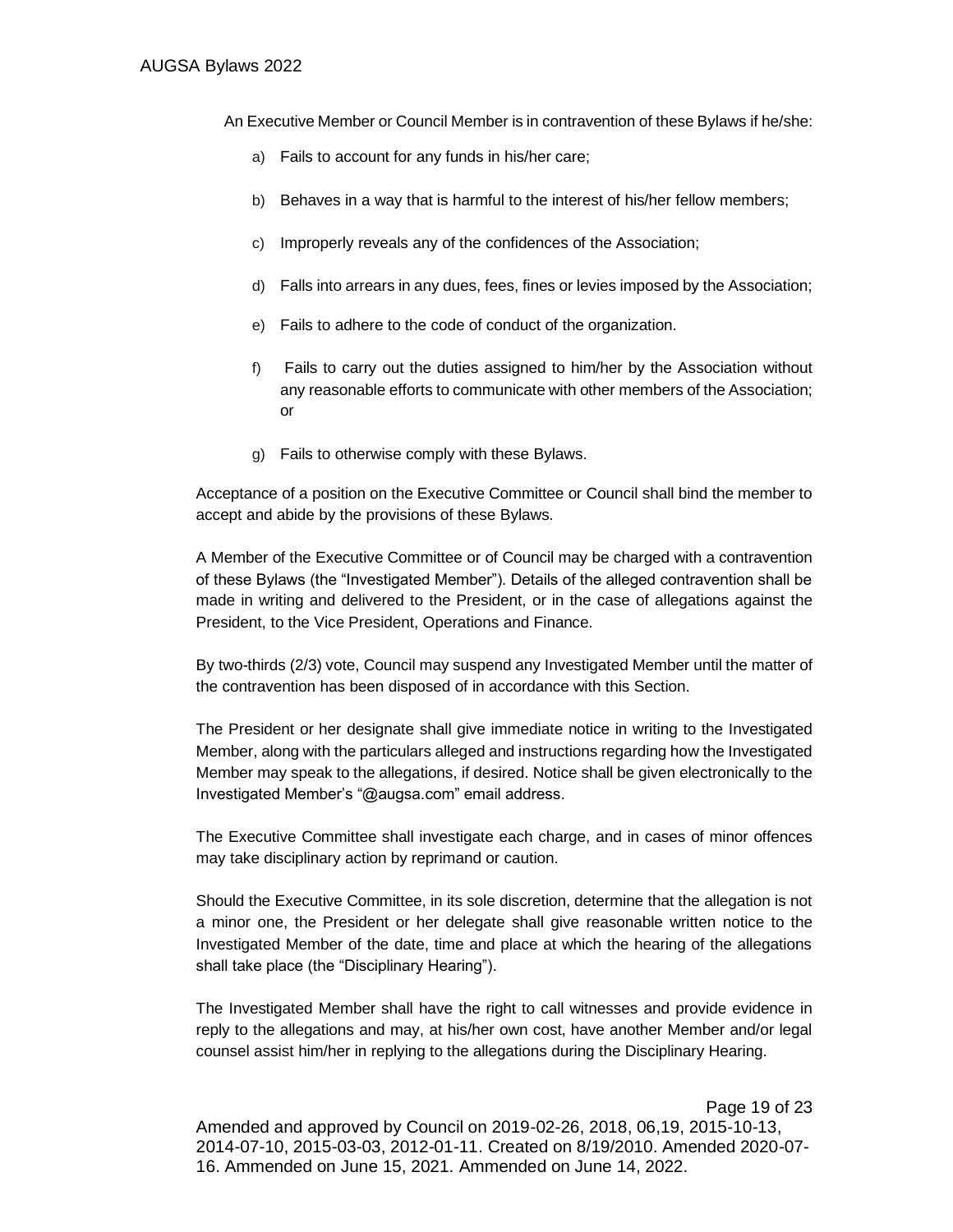If the Investigated Member does not attend the Disciplinary Hearing, despite the Association having given notice in accordance with these Bylaws, the Disciplinary Hearing may proceed in his/her absence.

The Human Resource Committee shall determine the time, venue, and procedure of the Disciplinary Hearing, including whether a Disciplinary Hearing will proceed in person or through written submissions or other means. The Human Resource Committee is not bound by any rules of procedure or evidence and no such irregularity will invalidate the Disciplinary Hearing or the decision of theirs.

The Human Resource Committee, acting as a Disciplinary Committee, shall be empowered to:

- a) Impose a written warning or reprimand;
- b) remove the Investigated Member from any particular Committee to which s/he has been appointed;
- c) order the Investigated Member to comply with certain obligations; or
- d) impose such other discipline or sanction as the Disciplinary Committee believes is warranted, short of ordering a suspension or the removal from office.

If the Human Resource Committee believes that suspension without pay or removal from office is warranted, the Human Resource Committee may make that recommendation to Council, who shall approve or dismiss the recommendation on a two-thirds (2/3) vote of Council.

An Investigated Member wishing to appeal the decision of the Human Resource Committee must, within ten (10) days of the date of the Human Resource Committee's decision, give notice to the President or her delegate of his/her intent to appeal, including the reasons the Investigated Member believes the Human Resource Committee's decision was flawed and any new evidence upon which the Investigated Member relies ("Notice of Appeal").

Upon receipt of the Notice of Appeal, Council shall appoint a Second Human Resource Committee, consisting of – where available – three (3) different Council Members, including at least one member of the Executive Committee. The inability of the Council to appoint three (3) different representatives to the Second Human Resource Committee shall have no bearing on the Member's appeal.

Whether or not an Investigated Member may continue to participate in Executive Committee, Council, Standing Committees, or ad-hoc committees while his/her appeal is being determined will be at the discretion of the Council based on a majority vote.

The role of the Second Human Resource Committee is not to hear the matter anew but to consider whether the decision reached by the Human Resource Committee is reasonable. To the extent that the Second Human Resource Committee agrees that the sanction proposed by the Human Resource Committee is reasonable, that decision shall be final and binding upon the Investigated Member.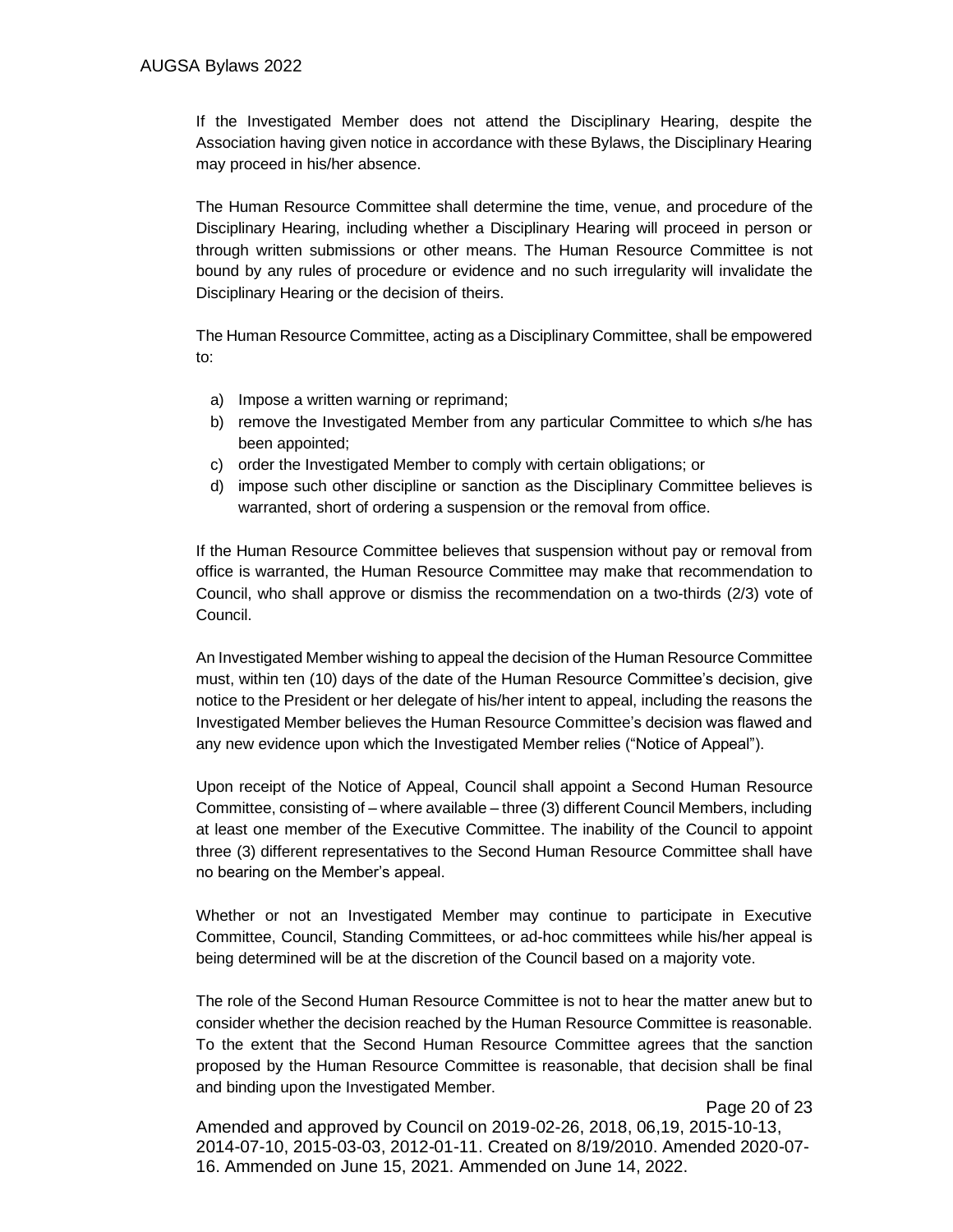To the extent the Second Human Resource Committee believes that it is appropriate to vary the sanction determined by the Human Resource Committee, the Executive Members of both the Human Resource Committee and the Second Human Resource Committee shall present the proposals to Council, which shall vote on which proposal to accept in a majority vote. The decision of Council in this instance will be final and binding upon the Investigated Member.

Discipline, and the reasons underlying it, may be reported to all Association members at a General Meeting, at the discretion of Council.

A Member suspended or expelled may be reinstated by a two-thirds (2/3) vote of Council.

## <span id="page-20-0"></span>**X. Books and Records**

The Association shall maintain and make available to Active Members upon request a copy of any of the following:

- a. All current governance documents from at least the past five (5) years;
- b. Minutes of the meetings of Council and Executive Committee;
- c. Audited financial statements of AUGSA; and
- d. All other documents deemed appropriate by the Executive Committee with consideration of legal responsibilities.

An Active Member in good standing wishing to inspect the books or records of the Association must give thirty (30) days written notice to the President or Vice President (Operations and Finance) of their intention to do so. Unless otherwise permitted by Council, such inspection will take place only at the registered office, or other regular business premises operated by the Association, during normal business hours.

## <span id="page-20-1"></span>**XI.Rules and Regulations**

The Council may prescribe operating procedures not inconsistent with these by-laws relating to the management and operation of the corporation as they deem expedient.

Operating procedures may prescribe political policies not inconsistent with these bylaws pertaining to the beliefs of the Association as they deem expedient.

Policies may be proposed by any member of the Association. Such policies shall be submitted to the Governance Review Committee for consideration and recommendation to Council.

Policies and Procedures must be approved by a two-thirds (2/3) majority vote of Council before being implemented.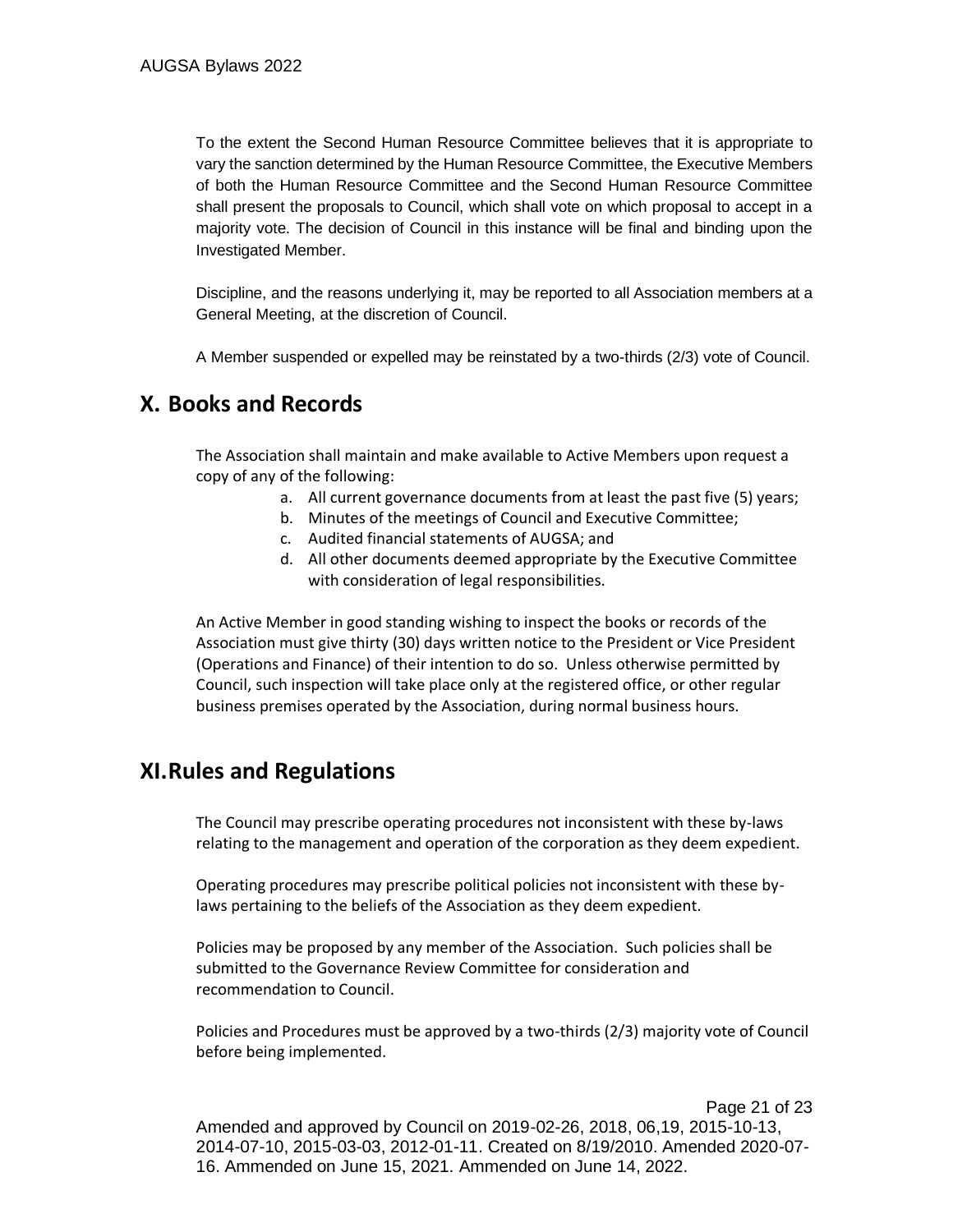## <span id="page-21-0"></span>**XII. Indemnification**

The Association shall normally indemnify any past or present member of the Executive Committee, Council, or committee of the Association, or any person acting on behalf of the Association and their estate, heirs, legal representative and assigns, against all costs, charges, and expenses, including amount paid to settle an action or satisfy a judgment, reasonably incurred by the individual in respect of any civil, criminal, or administrative action or proceeding to which the individual is made a party by reason of being or having been a member of the Association.

Indemnification shall occur only if the following conditions are met:

- a. The individual acted honestly and in good faith with a view to the best interest of the Association; and
- b. The individual had reasonable grounds for believing that his or her conduct was lawful.

## <span id="page-21-1"></span>**XIII. Financial Year**

The Fiscal year of the Association shall end on December 31st of each year.

## <span id="page-21-2"></span>**XIV. Auditors**

There must be an audit or review of the books, accounts and records of the Association at least once each year by a qualified accountant appointed by the Executive Committee and ratified by the Council.

Each year, the Council shall appoint an auditor to audit the accounts and annual financial statements of the corporation for report to the members at the next annual meeting. The auditor shall hold office until the following year provided that the directors may fill any casual vacancy in the office of the auditor. The Council shall fix the remuneration of the auditor.

Audited financial statements shall be provided to Board of Governors on an annual basis.

## <span id="page-21-3"></span>**XV. Amendment of By-Laws**

The by-laws of the Association may be repealed, amended, or a new by-law passed at a General Meeting when sanctioned by an affirmative vote of at least two-thirds (2/3) of the votes cast in favor by members in attendance.